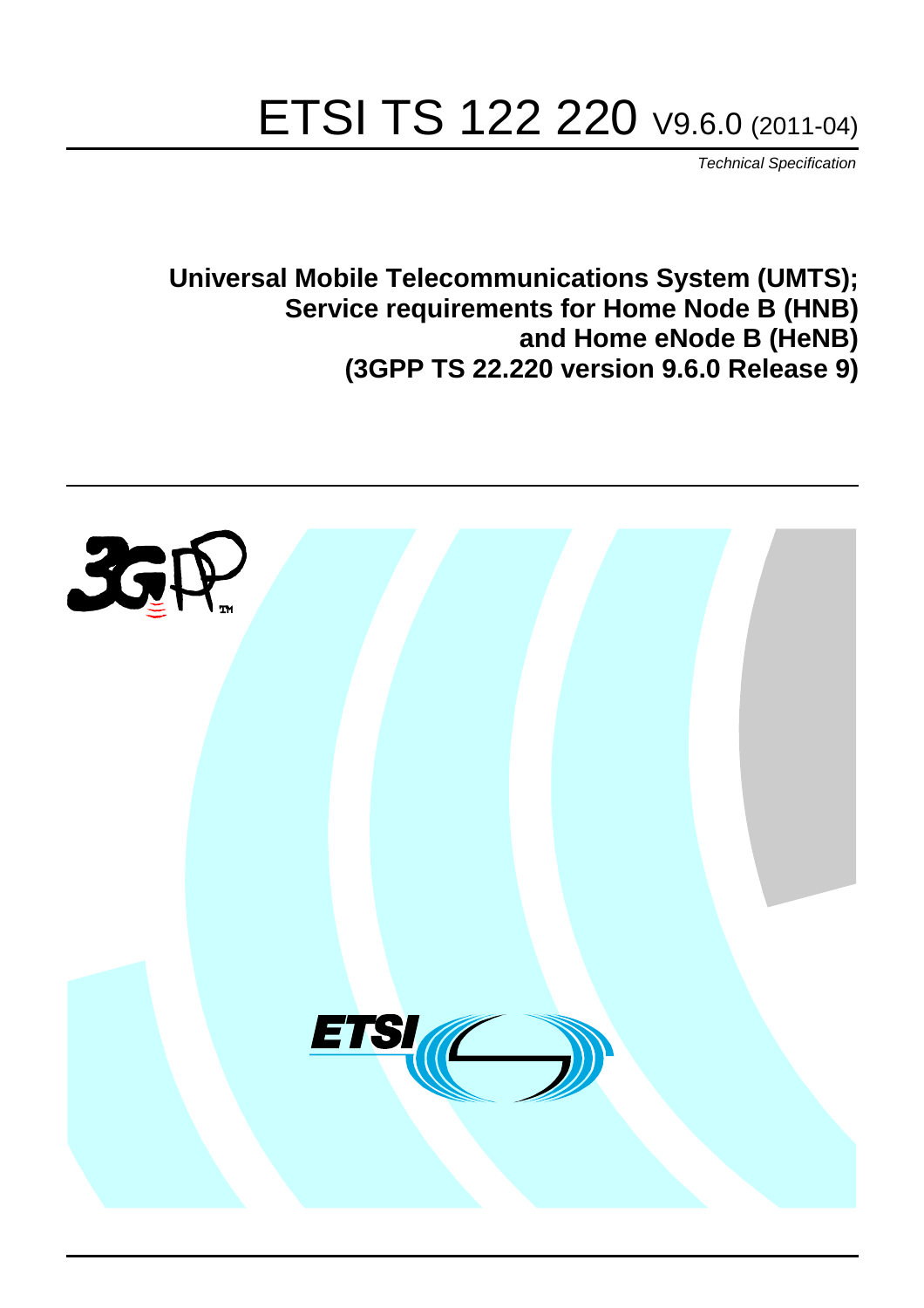Reference RTS/TSGS-0122220v960

> Keywords UMTS

#### *ETSI*

#### 650 Route des Lucioles F-06921 Sophia Antipolis Cedex - FRANCE

Tel.: +33 4 92 94 42 00 Fax: +33 4 93 65 47 16

Siret N° 348 623 562 00017 - NAF 742 C Association à but non lucratif enregistrée à la Sous-Préfecture de Grasse (06) N° 7803/88

#### *Important notice*

Individual copies of the present document can be downloaded from: [http://www.etsi.org](http://www.etsi.org/)

The present document may be made available in more than one electronic version or in print. In any case of existing or perceived difference in contents between such versions, the reference version is the Portable Document Format (PDF). In case of dispute, the reference shall be the printing on ETSI printers of the PDF version kept on a specific network drive within ETSI Secretariat.

Users of the present document should be aware that the document may be subject to revision or change of status. Information on the current status of this and other ETSI documents is available at <http://portal.etsi.org/tb/status/status.asp>

If you find errors in the present document, please send your comment to one of the following services: [http://portal.etsi.org/chaircor/ETSI\\_support.asp](http://portal.etsi.org/chaircor/ETSI_support.asp)

#### *Copyright Notification*

No part may be reproduced except as authorized by written permission. The copyright and the foregoing restriction extend to reproduction in all media.

> © European Telecommunications Standards Institute 2011. All rights reserved.

**DECT**TM, **PLUGTESTS**TM, **UMTS**TM, **TIPHON**TM, the TIPHON logo and the ETSI logo are Trade Marks of ETSI registered for the benefit of its Members.

**3GPP**TM is a Trade Mark of ETSI registered for the benefit of its Members and of the 3GPP Organizational Partners. **LTE**™ is a Trade Mark of ETSI currently being registered

for the benefit of its Members and of the 3GPP Organizational Partners.

**GSM**® and the GSM logo are Trade Marks registered and owned by the GSM Association.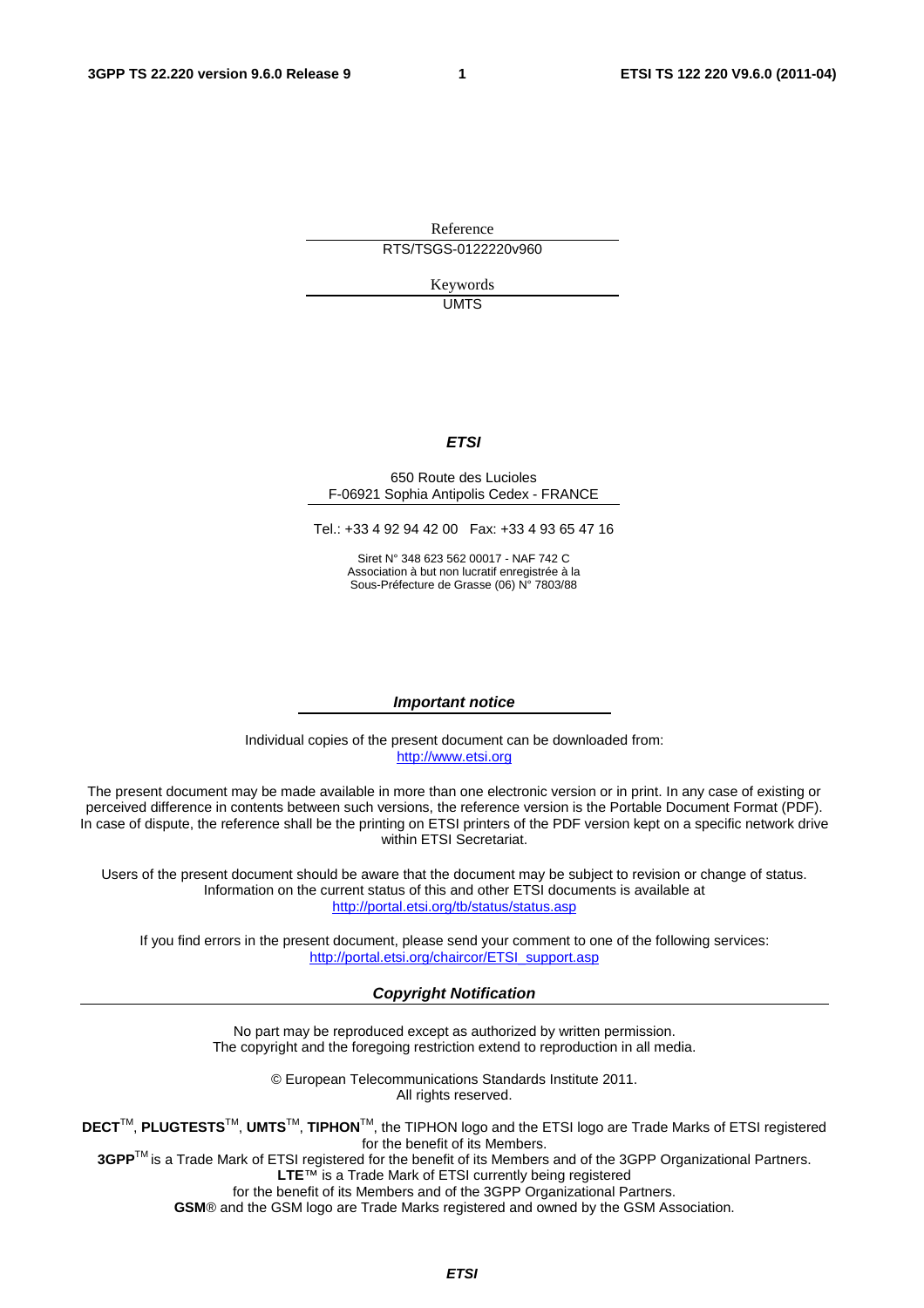# Intellectual Property Rights

IPRs essential or potentially essential to the present document may have been declared to ETSI. The information pertaining to these essential IPRs, if any, is publicly available for **ETSI members and non-members**, and can be found in ETSI SR 000 314: *"Intellectual Property Rights (IPRs); Essential, or potentially Essential, IPRs notified to ETSI in respect of ETSI standards"*, which is available from the ETSI Secretariat. Latest updates are available on the ETSI Web server [\(http://webapp.etsi.org/IPR/home.asp](http://webapp.etsi.org/IPR/home.asp)).

Pursuant to the ETSI IPR Policy, no investigation, including IPR searches, has been carried out by ETSI. No guarantee can be given as to the existence of other IPRs not referenced in ETSI SR 000 314 (or the updates on the ETSI Web server) which are, or may be, or may become, essential to the present document.

### Foreword

This Technical Specification (TS) has been produced by ETSI 3rd Generation Partnership Project (3GPP).

The present document may refer to technical specifications or reports using their 3GPP identities, UMTS identities or GSM identities. These should be interpreted as being references to the corresponding ETSI deliverables.

The cross reference between GSM, UMTS, 3GPP and ETSI identities can be found under <http://webapp.etsi.org/key/queryform.asp>.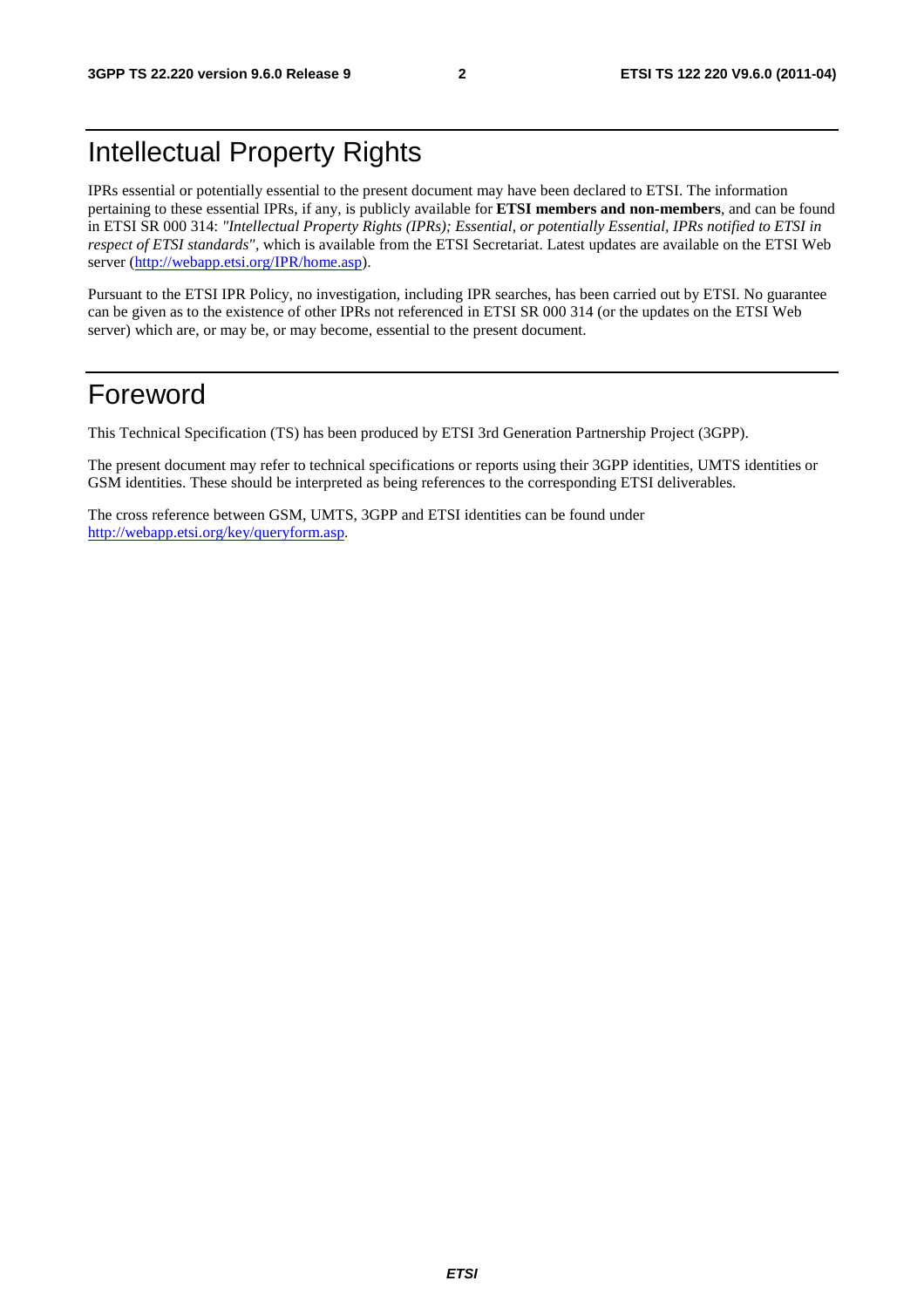#### $\mathbf{3}$

# Contents

| 1          |  |  |  |  |  |  |
|------------|--|--|--|--|--|--|
| 2          |  |  |  |  |  |  |
| 3          |  |  |  |  |  |  |
| 3.1        |  |  |  |  |  |  |
| 3.2        |  |  |  |  |  |  |
| 4          |  |  |  |  |  |  |
| 4.1        |  |  |  |  |  |  |
| 5          |  |  |  |  |  |  |
| 5.1        |  |  |  |  |  |  |
| 5.2<br>5.3 |  |  |  |  |  |  |
| 5.3.1      |  |  |  |  |  |  |
| 5.3.2      |  |  |  |  |  |  |
| 5.4        |  |  |  |  |  |  |
| 5.4.1      |  |  |  |  |  |  |
| 5.4.2      |  |  |  |  |  |  |
| 5.5        |  |  |  |  |  |  |
| 5.5.1      |  |  |  |  |  |  |
| 5.5.2      |  |  |  |  |  |  |
| 5.5.3      |  |  |  |  |  |  |
| 5.5.4      |  |  |  |  |  |  |
| 5.6        |  |  |  |  |  |  |
| 5.6.1      |  |  |  |  |  |  |
| 5.6.2      |  |  |  |  |  |  |
| 5.7        |  |  |  |  |  |  |
| 5.7.1      |  |  |  |  |  |  |
| 5.7.2      |  |  |  |  |  |  |
| 5.8        |  |  |  |  |  |  |
| 5.9        |  |  |  |  |  |  |
| 5.10       |  |  |  |  |  |  |
| 6          |  |  |  |  |  |  |
| 6.1        |  |  |  |  |  |  |
| 6.2        |  |  |  |  |  |  |
| 7          |  |  |  |  |  |  |
| 7.1        |  |  |  |  |  |  |
| 7.1.1      |  |  |  |  |  |  |
| 8          |  |  |  |  |  |  |
| 8.1        |  |  |  |  |  |  |
| 8.2        |  |  |  |  |  |  |
|            |  |  |  |  |  |  |
| 9          |  |  |  |  |  |  |
| 9.1        |  |  |  |  |  |  |
| 9.2        |  |  |  |  |  |  |
| 9.3        |  |  |  |  |  |  |
| 10         |  |  |  |  |  |  |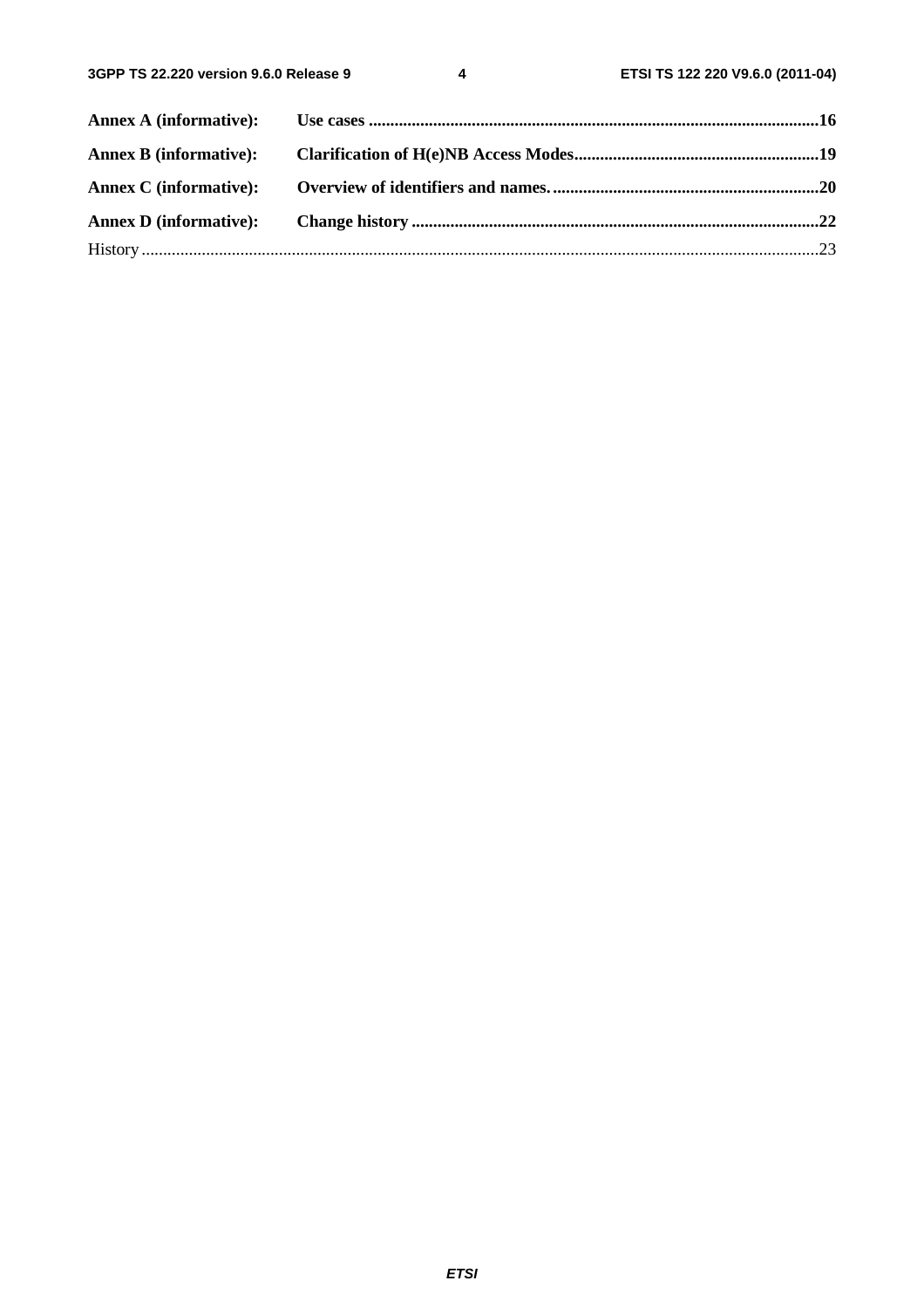### Foreword

This Technical Specification has been produced by the 3<sup>rd</sup> Generation Partnership Project (3GPP).

The contents of the present document are subject to continuing work within the TSG and may change following formal TSG approval. Should the TSG modify the contents of the present document, it will be re-released by the TSG with an identifying change of release date and an increase in version number as follows:

Version x.y.z

where:

- x the first digit:
	- 1 presented to TSG for information;
	- 2 presented to TSG for approval;
	- 3 or greater indicates TSG approved document under change control.
- y the second digit is incremented for all changes of substance, i.e. technical enhancements, corrections, updates, etc.
- z the third digit is incremented when editorial only changes have been incorporated in the document.

### Introduction

In Rel-8, 3GPP has specified the basic functionalities for the support of Home Node B (HNB) and Home eNodeB (HeNB). The requirements for these basic functionalities were captured in TS 22.011.

From Rel-9 onward, it has been agreed to consolidate all the requirements from Rel-8 and further requirements for HNB and HeNB in a new TS, which is this specification.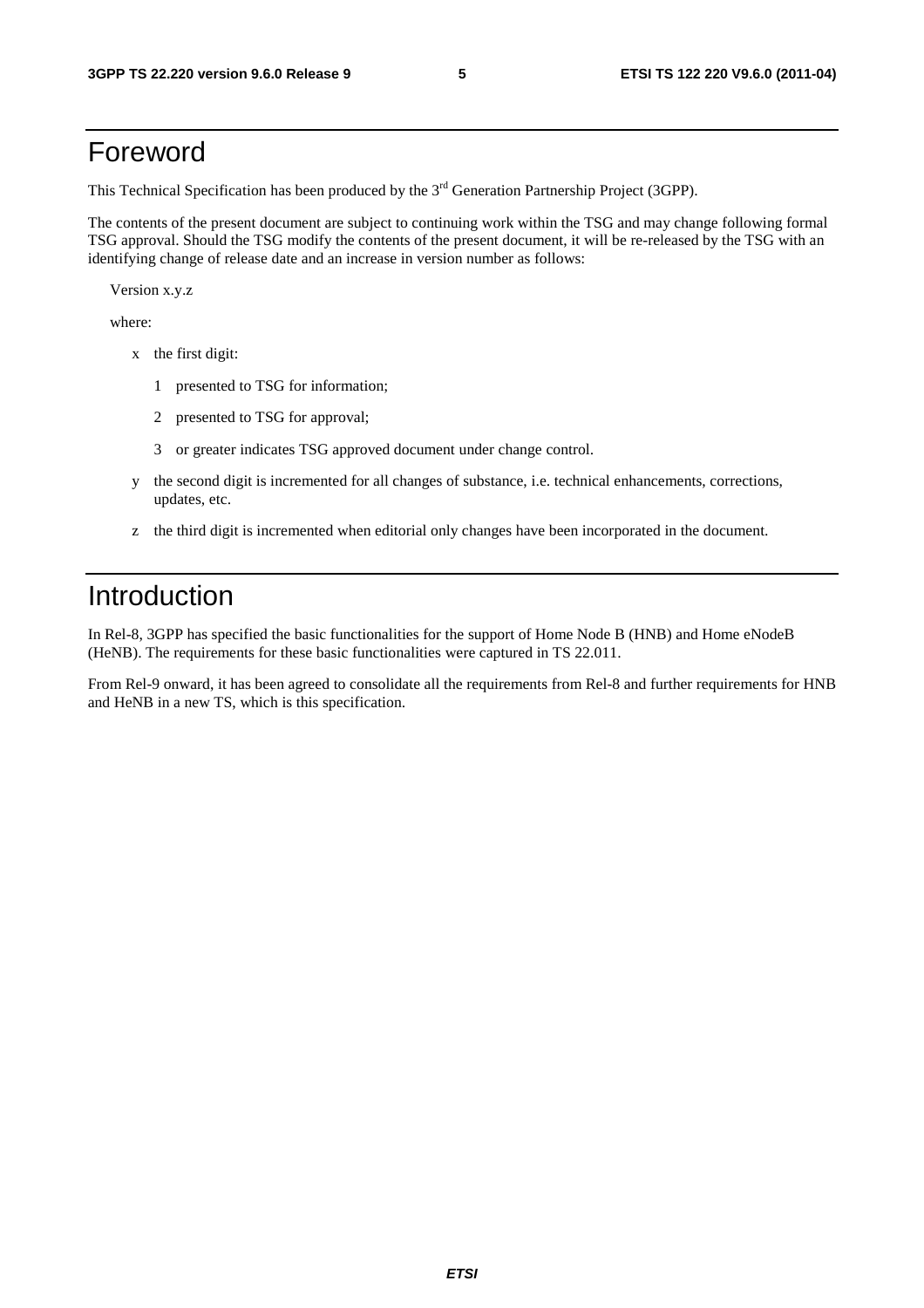### 1 Scope

This specification defines the service requirements for the basic functionalities for the support of Home NodeB (HNB) and Home eNodeB (HeNB) – jointly referred to as  $H(e)NB$  – and the further functionalities that will enable the mobile operators to provide more advanced services as well as improving the user experience.

# 2 References

The following documents contain provisions which, through reference in this text, constitute provisions of the present document.

- References are either specific (identified by date of publication, edition number, version number, etc.) or non-specific.
- For a specific reference, subsequent revisions do not apply.
- For a non-specific reference, the latest version applies. In the case of a reference to a 3GPP document (including a GSM document), a non-specific reference implicitly refers to the latest version of that document *in the same Release as the present document*.
- [1] 3GPP TR 21.905: "Vocabulary for 3GPP Specifications".
- [2] Void
- [3] 3GPP TS 22.246: "Multimedia Broadcast/Multicast Service (MBMS) user services; Stage 1".
- [4] 3GPP TS 22.101: "Service Aspects; Service Principles".
- [5] TR-069 Amendment 2: "CPE WAN Management Protocol v1.1, Broadband Forum', viewable at <http://www.broadband-forum.org/technical/download/TR-069Amendment2.pdf>
- [6] 3GPP TS 25.304: "User Equipment (UE) procedures in idle mode and procedures for cell reselection in connected mode'.
- [7] 3GPP TS 36.304: "Evolved Universal Terrestrial Radio Access (E-UTRA); User Equipment (UE) procedures in idle mode".
- [8] 3GPP TS 22.115: "Service aspects; Charging and billing".
- [9] 3GPP TS 22.268: "Public Warning System (PWS) requirements".
- [10] 3GPP TS 22.011: "Service accessibility".
- [11] 3GPP TS 31.115: "Secured packet structure for (Universal) Subscriber Identity Mobule (U)SIM Toolkit applications".
- [12] 3GPP TS 31.116: "Remote APDU Structure for (U)SIM Toolkit applications".

### 3 Definitions, symbols and abbreviations

#### 3.1 Definitions

For the purposes of the present document, the terms and definitions given in TR 21.905 [1] and the following apply. A term defined in the present document takes precedence over the definition of the same term, if any, in TR 21.905 [1].

**Closed access mode:** H(e)NB provides services only to its associated CSG members.

**Home based network**: An IP based network in the same premises as, and is connected to, the H(e)NB.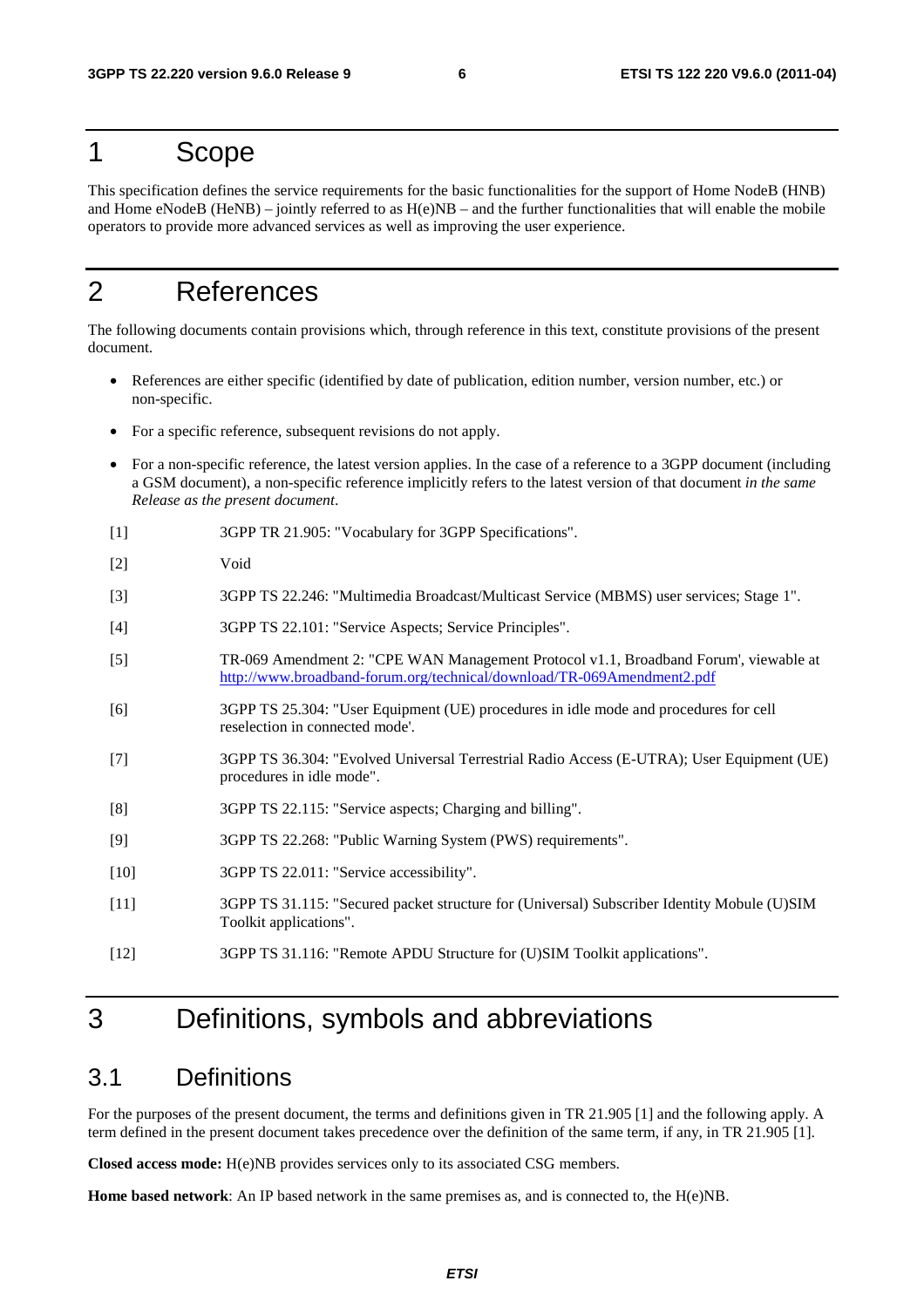**Hybrid access mode:** H(e)NB provides services to its associated CSG members and to non-CSG members.

**Open access mode:** H(e)NB operates as a normal NodeB or eNodeB.

**HNB**: A HNB is a Customer-premises equipment that connects a 3GPP UE over UTRAN wireless air interface to a mobile operator"s network using a broadband IP backhaul.

**HeNB**: A HeNB is a Customer-premises equipment that connects a 3GPP UE over EUTRAN wireless air interface to a mobile operator"s network using a broadband IP backhaul.

**H(e)NB Gateway**: H(e)NB Gateway is a mobile operator"s equipment (usually physically located on mobile operator premises) through which the H(e)NB gets access to mobile operator"s core network.

**H(e)NB Hosting Party**: A H(e)NB Hosting Party has a contractual relationship with the operator, related to the provision of access to the operator"s network via one or more H(e)NBs.

NOTE: A H(e)NB Hosting Party is likely to have the billing relationship with the operator. A H(e)NB Hosting Party will typically be the 'lead' user in a household, but could be e.g. the corporate IT manager in an enterprise context.

**H(e)NB Subsystem**: A H(e)NB Subsystem consists of the H(e)NB and the H(e)NB Gateway.

#### 3.2 Abbreviations

For the purposes of the present document, the abbreviations given in TR 21.905 [1] and the following apply. An abbreviation defined in the present document takes precedence over the definition of the same abbreviation, if any, in TR 21.905 [1].

| CSG         | Closed Subscriber Group |
|-------------|-------------------------|
| <b>HNB</b>  | Home NodeB              |
| <b>HeNB</b> | Home eNodeB             |
| H(e)NB      | HNB and HeNB            |

# 4 General

### 4.1 Description

Access to 3G and evolved 3G (EPS) services may be provided via UTRAN or E-UTRAN cellular base stations belonging to e.g. domestic, business, commercial enterprises. This type of access may be provided by the PLMN by means of HNB and HeNB (jointly referred to as H(e)NB). The H(e)NB provides services either only to a Closed Subscriber Group (CSG) or to other mobile subscribers too. The H(e)NB is connected to the mobile operator core network using IP via any suitable access technology.

# 5 Common requirements for Home NodeB / Home eNodeB

### 5.1 HNB and HeNB Installation, identification and location requirements

- H(e)NB shall have a unique equipment identity.
- All the H(e)NBs serving the same CSG share the same unique (within the PLMN) identity called CSG Identity.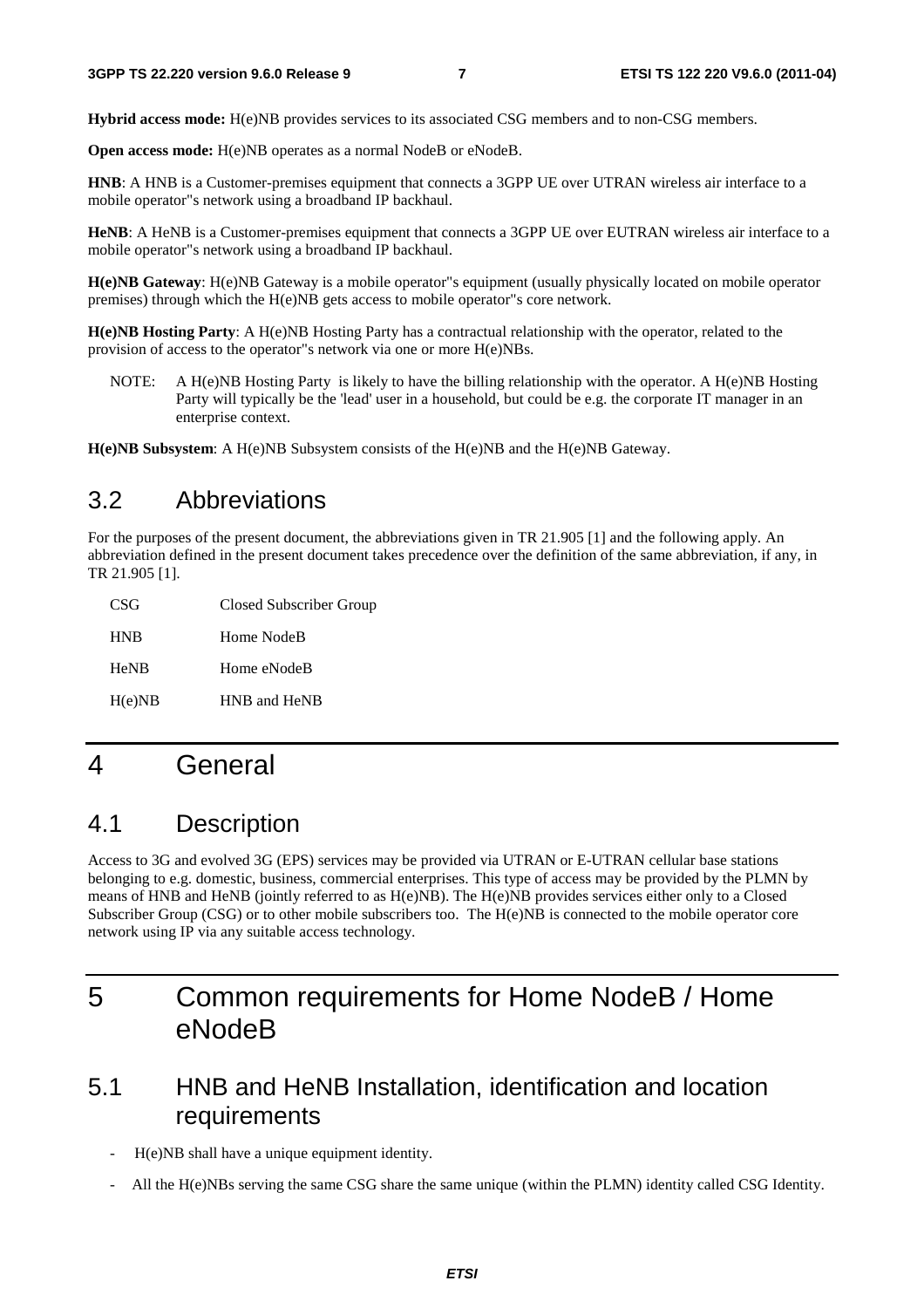- NOTE: CSGs of different PLMNs are considered different, even if the PLMNs are indicated to the UE as "equivalent PLMNs" [10].
- It shall be possible to support at least 125 million CSG Identities within a PLMN of an operator.
- The radio transmitter of a H(e)NB shall not be activated until configured and authorised by the operator.
- When installing, provisioning, configuring or re-configuring an  $H(e)NB$  the operator shall be able to:
	- verify the H(e)NB's identity.
	- obtain the geographical location of the H(e)NB.
- NOTE: The scenario where a H(e)NB is connected to one operator"s network and later changed to another operator"s network is not required.
- The operator shall be able to determine that the H(e)NB is installed and operated in accordance with all relevant regulatory requirements.
- The operator shall be able to configure the settings of the  $H(e)NB$ . In the case where the  $H(e)NB$  has detrimental impact on the spectrum usage, the H(e)NB can be set to out-of-service by the operator.
- Installation and activation of a new H(e)NB shall require no reconfiguration of the operators network.
- The impact of H(e)NB on the core network should be minimised.

### 5.2 OA&M Requirements

- H(e)NB shall support the automatic discovery of an operator"s management platform.
- It shall be possible to make use of the operator"s management platform to carry out OA&M functions for H(e)NB. The management connection between H(e)NB and the operator's management platform shall be endto-end secure.
- $H(e)NB$  shall support OA&M procedures which allow the operator to remotely configure the  $H(e)NB$ , deploy software upgrades, detect and report changes in RF conditions and perform general OA&M tasks. The OA&M procedures shall be as closely aligned as possible with those that are commonly used in broadband access networks such as defined in TR-069 Amendment 2 [5].
- If the connection between  $H(e)NB$  and the rest of the operator network is out of service, then it shall be possible within an operator"s defined time period for the H(e)NB to deactivate the air-interface.

### 5.3 Access Control requirements

#### 5.3.1 General

- Subject to operator and  $H(e)NB$  Hosting Party agreement, the operator shall be able to configure the  $H(e)NB$ with open, hybrid or closed access mode.
- When the  $H(e)NB$  is configured for open access mode, it shall be possible for the  $H(e)NB$  to provide services to subscribers of any PLMN, subject to roaming agreement.
- When the H(e)NB is configured for hybrid access mode, it shall be possible for the H(e)NB to provide services to:
	- its associated CSG members, and
	- subscribers of any PLMN not belonging to its associated CSG, subject to roaming agreement.
- When the H(e)NB is configured for closed access mode, only users that belong to its associated CSG shall be able to obtain services.
- CSG members may include subscriber of any PLMN subject to roaming agreement.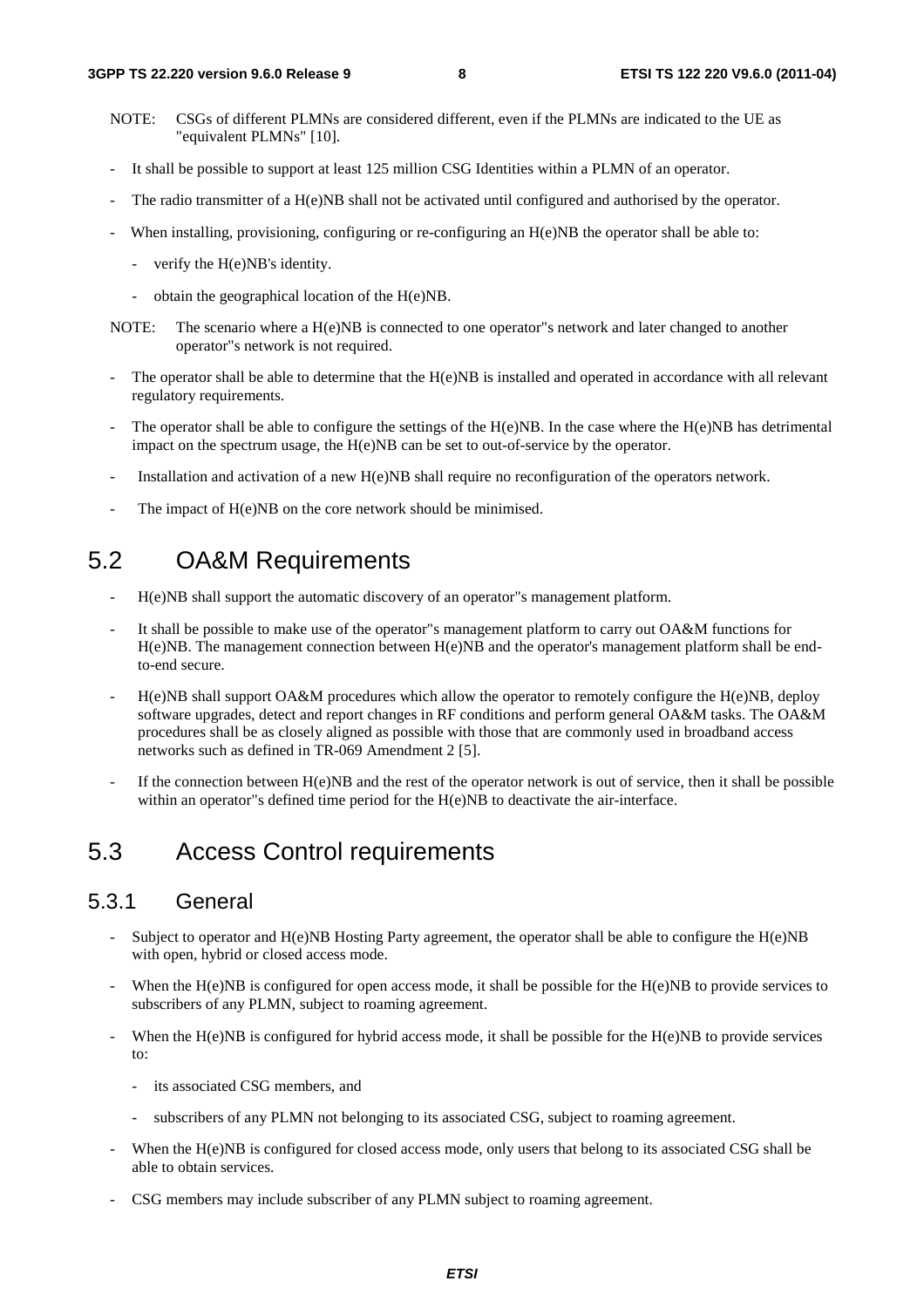### 5.3.2 Closed Subscriber Group

- The CSG manager shall be able, under the operator supervision, to add, remove and view CSG membership
- NOTE: the interaction of the user with the application that manages the Allowed CSG Lists is out of scope of 3GPP (e.g. Web interface).
- The UE shall contain a list of allowed CSG identities (Allowed CSG List). It shall be possible to store the Allowed CSG List in the USIM. When available, the list on the USIM shall be used. It shall be possible for both, the operator and the UE, to modify the Allowed CSG List.
- The UE shall allow the user to introduce new CSGs to the Allowed CSG List by means of manual CSG selection only.
- The UE shall maintain an operator controlled list of allowed CSG identities (Operator CSG list). It shall be possible to store the Operator CSG list in the USIM. When available, the list on the USIM shall be used. It shall be possible for the operator to modify the Operator CSG List.
- The two lists are maintained independently from each other. A change in the Operator CSG list shall not trigger the UE to modify the Allowed CSG list to reflect such change automatically.
- All CSG cells belonging to a CSG identity not included in the Allowed CSG List or Operator CSG list shall be considered not suitable by the UE ('not suitable' as specified in TS 25.304 [6] and TS 36.304 [7]).
- Each CSG identity shall be associated to a subscriber group which identifies the subscribers allowed to access the CSG.
- When the subscriber group is updated, the affected UE shall be informed accordingly.
- For temporary members, it shall be possible to limit the period of time during which the subscriber is considered a member of a CSG (granted access rights). It shall be possible to configure a time period for each temporary member.
- The time period shall be configurable by the CSG manager and/or the operator operating the CSG and shall span from 1 decihour to several days. Unlimited membership to the CSG is allowed.
- When a CSG is no longer considered available to provide services, except for emergency calls (i.e. due to time period expiry or removal of the CSG membership), it shall be possible to continue the established communication in another cell not belonging to this CSG.
- In hybrid access mode when services cannot be provided to a CSG member due to a shortage of  $H(e)NB$ resources it shall be possible to continue the established communication of non-CSG members in another cell.
- In hybrid access mode, to minimise the impact on CSG members from established communication of non-CSG members, it shall be possible for the network to allow the data rate of established PS communication of non-CSG members to be reduced.

### 5.4 Display requirements

#### 5.4.1 CSG Type

The CSG Type is an indicator provided by the UE that is configured by the operator.

It shall be possible for the operator to associate a CSG identity in the UE"s Allowed CSG List or the Operator CSG List with a CSG Type. Therefore, it is possible that a CSG identity stored in different UEs may either be associated with the same CSG Type or with different CSG Types.

NOTE: The CSG Type allows, for example, information on the applied billing regime to be given to the user.

When a UE camps on a cell with a CSG identity that is part of the UE"s Allowed CSG List or the Operator CSG List and has an associated CSG Type, a UE that has a display capability shall provide the user with the associated CSG Type. A UE that does not have a display capability may provide the CSG Type by other means, e.g. voice notification.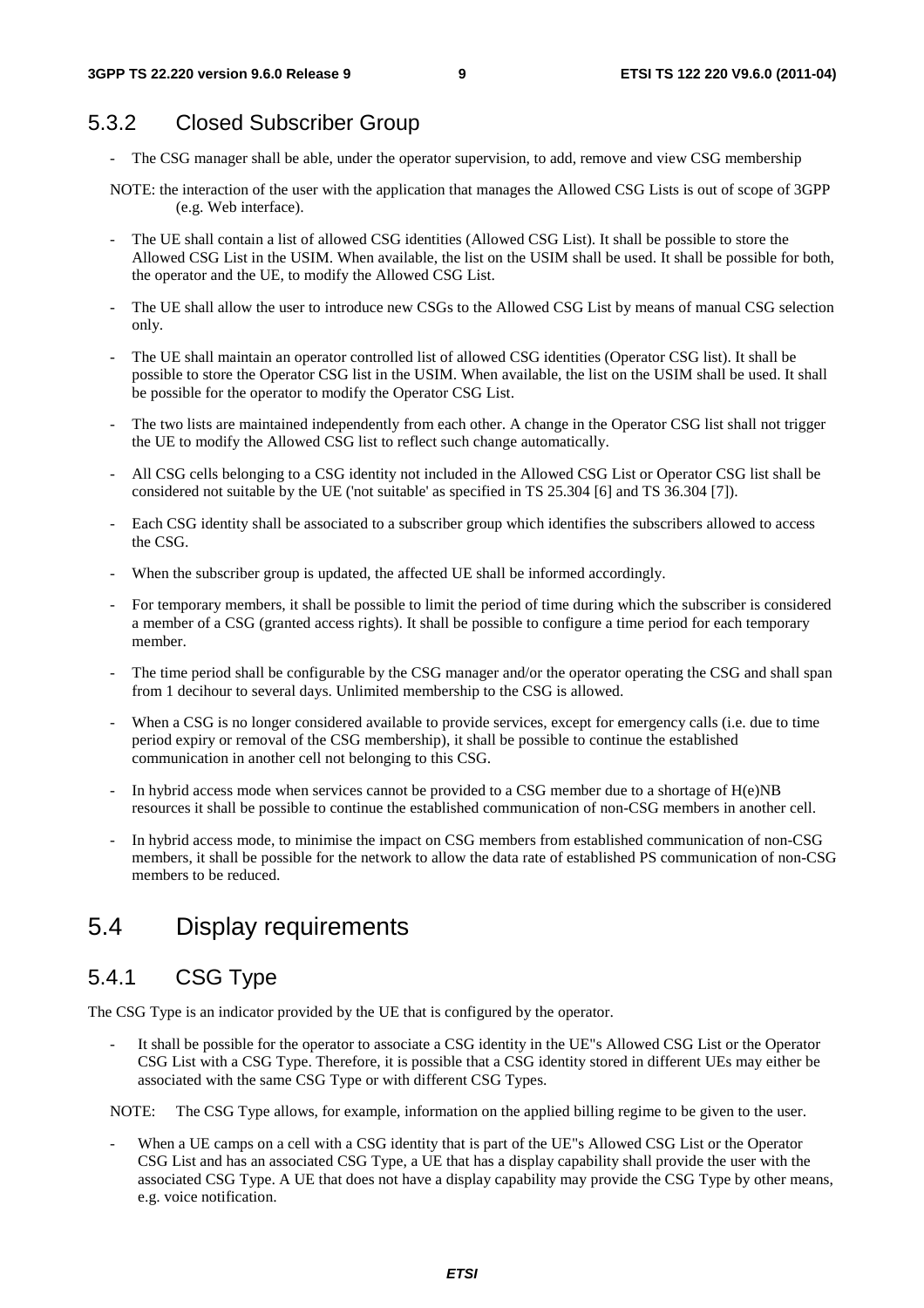- If the CSG Type for a CSG identity has not been configured in the UE, the UE may provide the HNB Name instead. In this case, the user is notified that the UE is providing the HNB Name rather than CSG Type.
- It shall be possible to store the CSG Type in the USIM. As an option, the CSG Type may be stored in the ME. If the CSG Type is present in the USIM, a CSG Type stored in the ME shall be ignored. If the CSG Type is present in the Operator CSG list, a CSG Type present in the Allowed CSG list shall be ignored.
- The CSG Type shall be stored in text and/or graphical format. When the CSG Type has a text component, the CSG Type text length shall not exceed 12 characters in any language.

#### 5.4.2 HNB Name

HNB Name is a common name referring to HNB/HeNB as defined in TR 21.905 [1].

- It shall be possible for a CSG cell and for a hybrid cell to broadcast a HNB Name in free text format. The UE may display the HNB Name when camping on the cell where it is broadcasted. The HNB Name, if broadcasted or stored in the UE, shall be available to the user during manual CSG selection. The HNB Name shall be configurable by the operator or the H(e)NB Hosting Party at the discretion of the operator.
- The HNB Name length shall not exceed 48x8 bits.
- NOTE: In order to allow the maximum flexibility in the way the HNB Name is configured in any language, UTF-8 coding should be used; this allows a maximum length of 48 characters coded on one byte, 24 characters on two bytes, 16 characters on 3 bytes down to a minimum of 12 characters if all characters are encoded on 4 bytes.
- The HNB Name may be stored in the USIM. If the HNB Name stored on the USIM is available, it shall take precedence over the broadcasted HNB Name.
- The HNB Name may be stored optionally in the ME. If the HNB Name is present in the USIM, the HNB Name in the ME shall be ignored. If the HNB Name is present in the Operator CSG list, a HNB Name present in the Allowed CSG list shall be ignored.
- NOTE: The HNB Name is necessary in order to aid the user in choosing the correct CSG identity when performing a manual CSG identity selection.

### 5.5 Mobility Aspects for Home NodeB and Home eNodeB

#### 5.5.1 PLMN selection

The standard automatic and manual network selection procedures are used to register a UE on a PLMN via a H(e)NB.

#### 5.5.2 Idle-mode operation

In addition to normal cell reselection procedures, the following requirements apply:

- It shall be possible to support idle mode mobility between a  $H(e)NB$  cell and other cells and between  $H(e)NB$ cells.
- A UE in idle mode shall prefer to select a cell whose CSG Identity is in the UE"s Allowed CSG List or in the Operator CSG list, when the cell reselection criteria has been met.

NOTE: All CSG identities on the Allowed CSG list and the Operator CSG list have the same priority.

The cell reselection procedure should not result in excessive power consumption in the UE.

#### 5.5.3 Connected mode operation

It shall be possible to support service continuity, including handover, between a  $H(e)NB$  cell and other cells and between H(e)NB cells.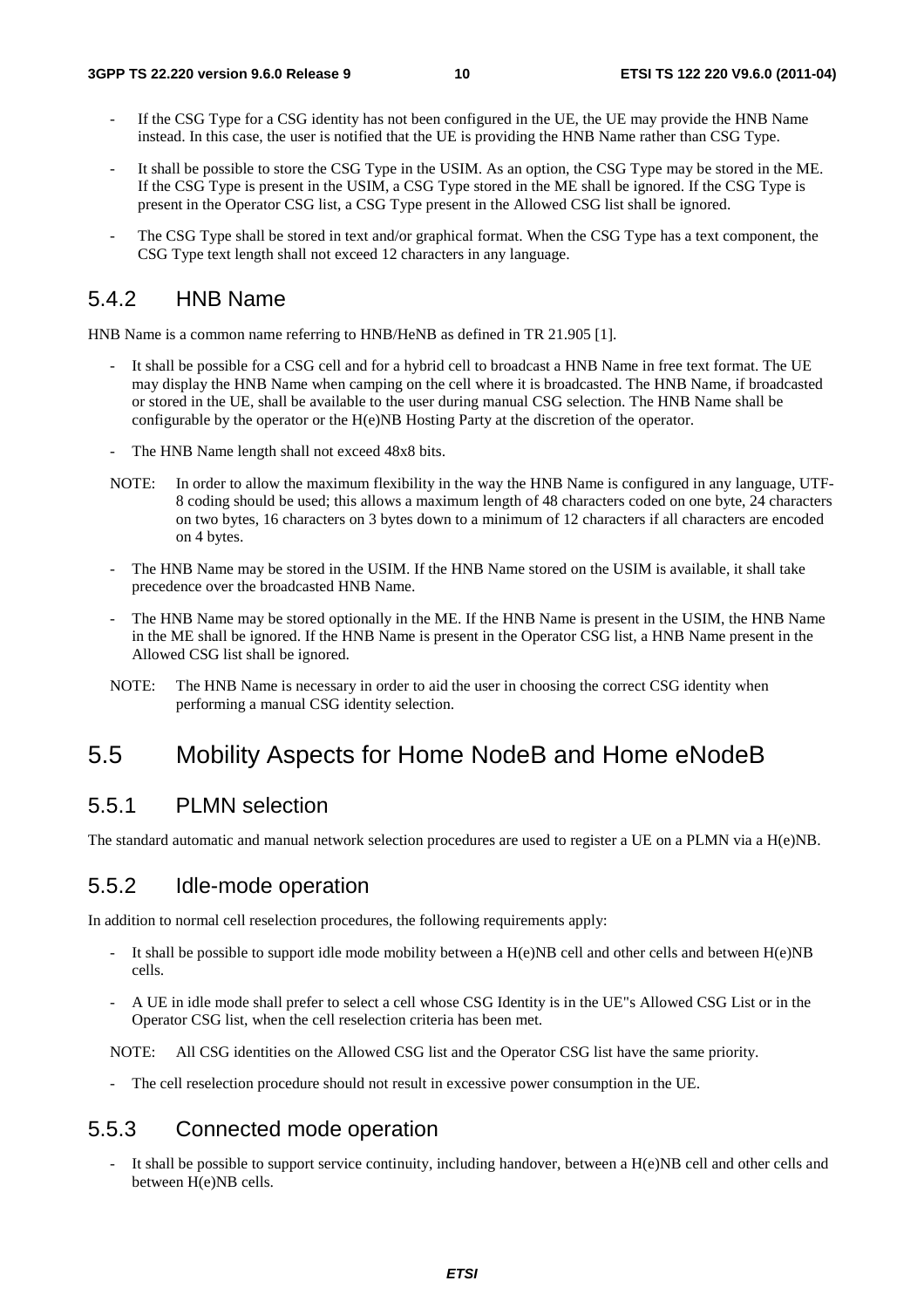#### 5.5.4 Manual CSG selection

The user shall be able to request the UE to perform a scan for available CSGs. When such request is received the UE shall perform a scan of available CSGs, their CSG Identities and their HNB Names. In the UE display, the available CSGs shall be represented by their associated HNB Names and PLMN Name(s). If the HNB Name is not available, the CSG Identity shall be displayed instead.

An indication shall be given to the user as to which of the available CSGs is contained in the Allowed CSG List or Operator CSG list. The available CSGs shall be displayed in the following order:

- The CSGs, whose CSG Identities are contained in the Allowed CSG list.

- The CSGs, whose CSG Identities are contained in the Operator CSG List.
- Any other CSG, whose CSG Identity is not included in the Allowed CSG List or the Operator CSG list.

The HPLMN shall configure, on a PLMN basis, the UE to display the available CSGs so that either:

- all CSGs are displayed, or
- only CSGs in the Operator CSG List are displayed.
- NOTE: It is assumed that OMA DM/OTA will be used by the HPLMN to configure the ME/USIM

By default, the UE shall display all available CSGs for any PLMN, unless the UE has been configured by the HPLMN, for a specific PLMN, to display only CSGs in the Operator CSG List that are available.

When the user selects an entry in the list, the UE shall reselect any of the available cells with the CSG chosen by the user.

The UE shall attempt to register to the PLMN.

If the registration attempt is accepted, the UE shall add the CSG identity to the Allowed CSG list unless the cell is a hybrid cell or the identity is already present in the list.

If the registration attempt is rejected and the CSG entry is in the CSG list, that CSG shall be removed from the list.

In addition, when the user manually selects a CSG in a PLMN, which is different from the last registered PLMN, the following behaviour applies:

- The UE shall enter into Manual PLMN Selection state.
- The UE shall attempt to register to the PLMN. This PLMN shall not be stored as the Last Registered PLMN.
- When the UE is no longer in the service area of the CSG the UE shall return to the previous PLMN Selection state.

### 5.6 Services support

#### 5.6.1 General

- Subject to availability of network resources there shall be no difference in the user experience when using the PLMN provided services via H(e)NB or via NodeB/eNodeB (NB/eNB).
- Depending on operator preferences and in compliance with regulatory requirements ETWS and PWS [9] shall be supported.
- Any additional registration and paging load as a result of H(e)NB deployment shall be minimized.
- Deployment of H(e)NBs and NB/eNBs on the same spectrum should not degrade the performance of UEs receiving service from NB/eNBs.
- Deployment of H(e)NBs and NB/eNBs on the same spectrum should not degrade the NB/eNB"s coverage and capacity.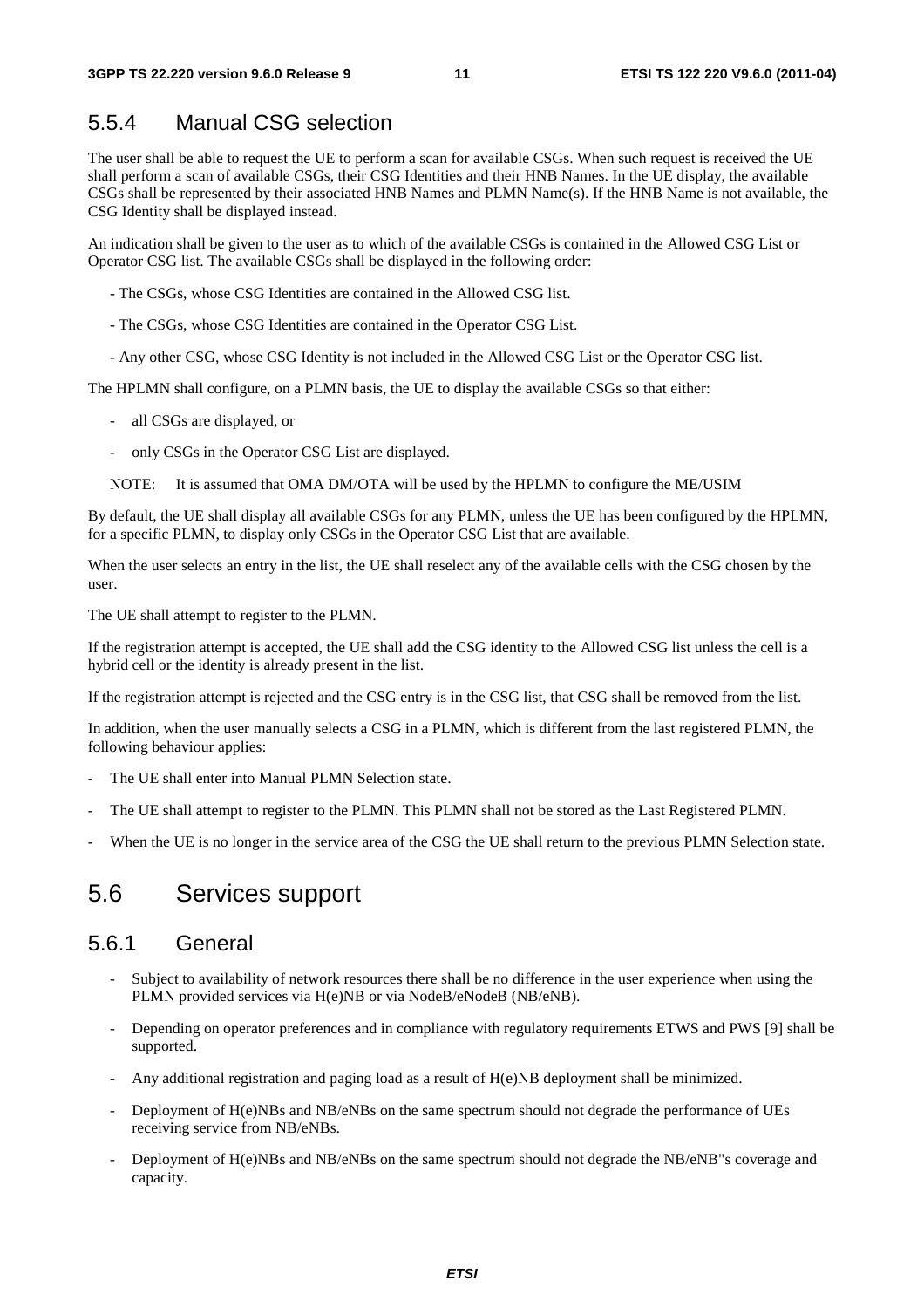#### 5.6.2 Emergency services

- H(e)NB shall support emergency calls for both CSG and non CSG members as specified in TS 22.101 [4].
- It shall be possible for the operator to provide location information of the UE attempting an emergency call over a H(e)NB. The location information shall be sufficiently accurate to comply with the regulatory requirements that apply to the area where the H(e)NB is deployed.

### 5.7 Local IP access in the home based network

#### 5.7.1 Description

H(e)NB Local IP Access to the home based network provides access for a directly connected (i.e. using H(e)NB radio access) IP capable UE to other IP capable devices in the home. Traffic for local IP access is expected to not traverse the operator"s network except H(e)NB. The home based network itself and the devices in the home based network are not within the scope of 3GPP standardisation.



#### 5.7.2 General requirements

- It shall be possible that a H(e)NB supports Local IP Access to the home based network in order to provide access for a directly connected (i.e. using H(e)NB radio access) UE to other IP capable devices in the home. The following requirements apply to support Local IP access to the home based network:
- Simultaneous access from a UE to both the operator"s core network and Local IP Access to the home based network shall be supported.
- Local IP Access to the home based network shall be possible without traversing the operator"s network except H(e)NB, subject to regulatory requirements.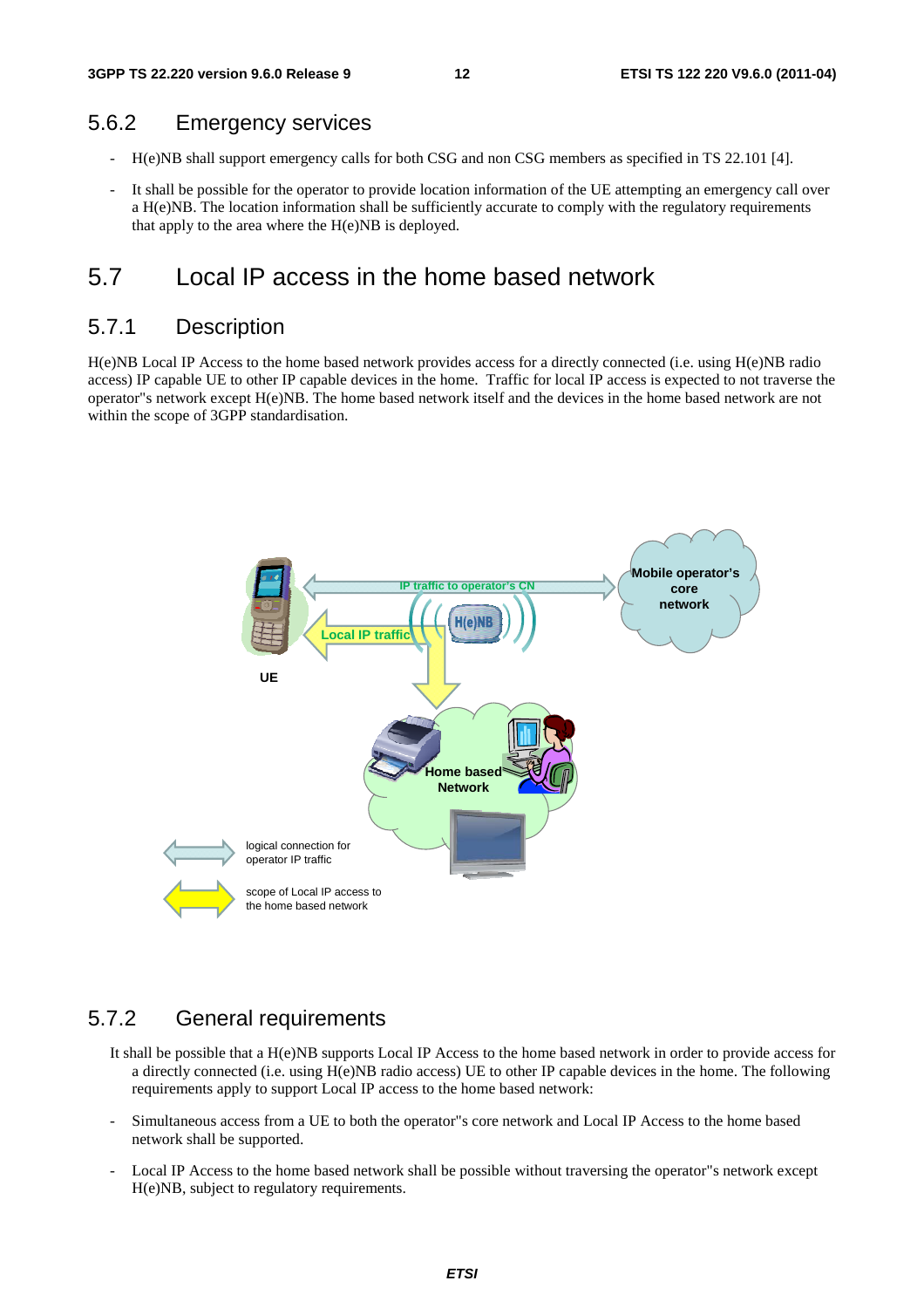- Access to local IP through the H(e)NB E-UTRAN/UTRAN-interface shall only be granted to UE with valid subscription.
- Pre-Rel 9 UEs should be able to use Local IP Access to the home based network.
- It shall not be precluded for a device in the home based network to contact a UE via Local IP Access to the home based network.
- NOTE: Loss of access to Local IP Access to the home based network is acceptable as a UE moves out of H(e)NB coverage.
- The operator or the H(e)NB Hosting Party, within the limits set by the Operator, shall be able to enable/disable Local IP Access to the home based network per H(e)NB.
- It shall be possible to collect and make available to the operator statistics information (e.g. regular reporting of Local IP traffic volume) for each user on the use of the Local IP Access to the home based network.
- Local IP access to the home based network shall not compromise the security of the operator"s network.

### 5.8 Void

### 5.9 Local IP Access to the Internet

It shall be possible that a H(e)NB supports Local IP Access to the Internet to provide access for a directly connected (i.e. using H(e)NB radio access) UE to the Internet. The following requirements apply to support Local IP Access to the Internet:

- It shall be possible to be done without traversing the operator network.
- Simultaneous access from a UE to both the operator"s core network and Local IP Access to the Internet shall be supported.
- The operator or the H(e)NB Owner, within the limits set by the operator, shall be able to enable/disable Local IP Access to the Internet per H(e)NB.
- It shall be possible to collect and make available to the operator statistics information (e.g. regular reporting of Local IP traffic volume) for each user on the use of the Local IP Access to the Internet.
- Local IP access to the internet shall not compromise the security of the operator"s network.
- NOTE: When a UE is using the Local IP Access to the Internet, it is assumed that the H(e) NB does not provide any support to LI.

### 5.10 UICC and H(e)NB

Optionally, the H(e)NB may support identification and authentication of the H(e)NB Hosting Party by means of a UICC-based application.

This application may also contain information for the initial provisioning (e.g. the O&M system contact).

If the H(e)NB supports the H(e)NB Hosting Party application,

- The H(e)NB shall support the use of the operator"s UICC application management platform to configure the Hosting Party application.

Note: UICC application management is specified in 3GPP TS 31.115 [11] and 3GPP TS 31.116 [12].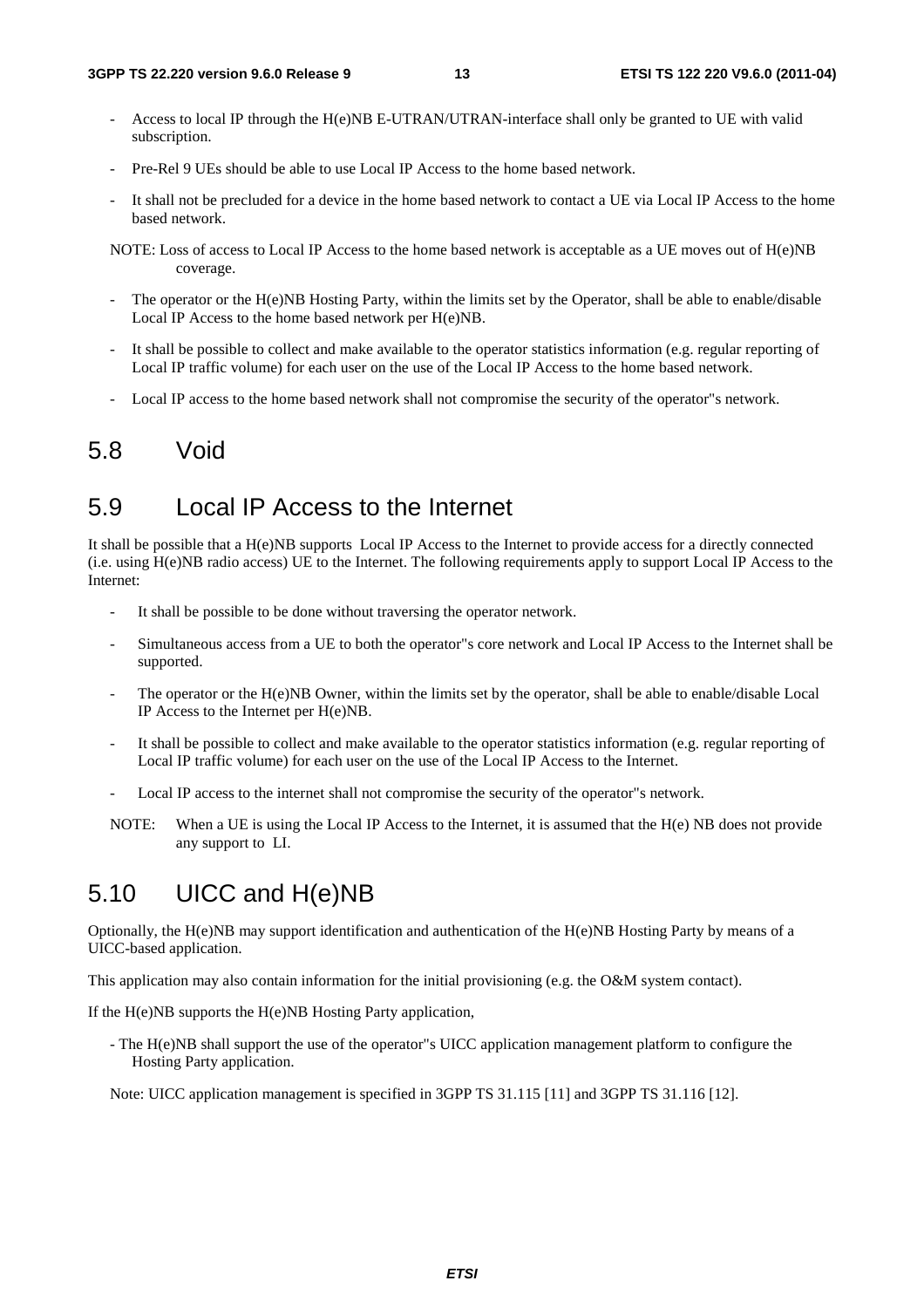# 6 Requirements for Home NodeB

### 6.1 Access Control

- It shall be possible to control access (i.e. accept and reject connection requests) of pre-Release 8 UEs.

NOTE: Such mechanisms may be different for those used to access control a Release 8 UE.

- The operation of a HNB shall not adversely impact the performances of a pre-Release 8 UEs operating in the area where the HNB is active and vice versa.
- The total bandwidth from the HNB towards the network for 4 simultaneous TS11 or TS12, including signalling and overhead, shall not exceed 200 kbps

### 6.2 Void

# 7 Requirements for Home eNodeB

### 7.1 Services support

#### 7.1.1 Television Service

- It shall be possible to support Television services [3].
- If Television service is supported, it shall be possible for an operator to configure the MBMS Television service so that the typical switching time between different content streams, from the end user's perspective, does not exceed 2 seconds [3].

# 8 Quality of Service

### 8.1 General

It shall be possible to provide information of the QoS treatment used for traffic traversing the  $H(e)NB$  to the H(e)NB broadband access mechanism.

### 8.2 Admission Control

- It shall be possible to perform admission control based on the available H(e)NB backhaul resource.
- It shall be possible for the network to set different criteria for access control in a hybrid cell for CSG and non-CSG members.

# 9 Security and privacy

### 9.1 General

The use of  $H(e)NB$  shall not compromise the security of any PLMN or broadband access network.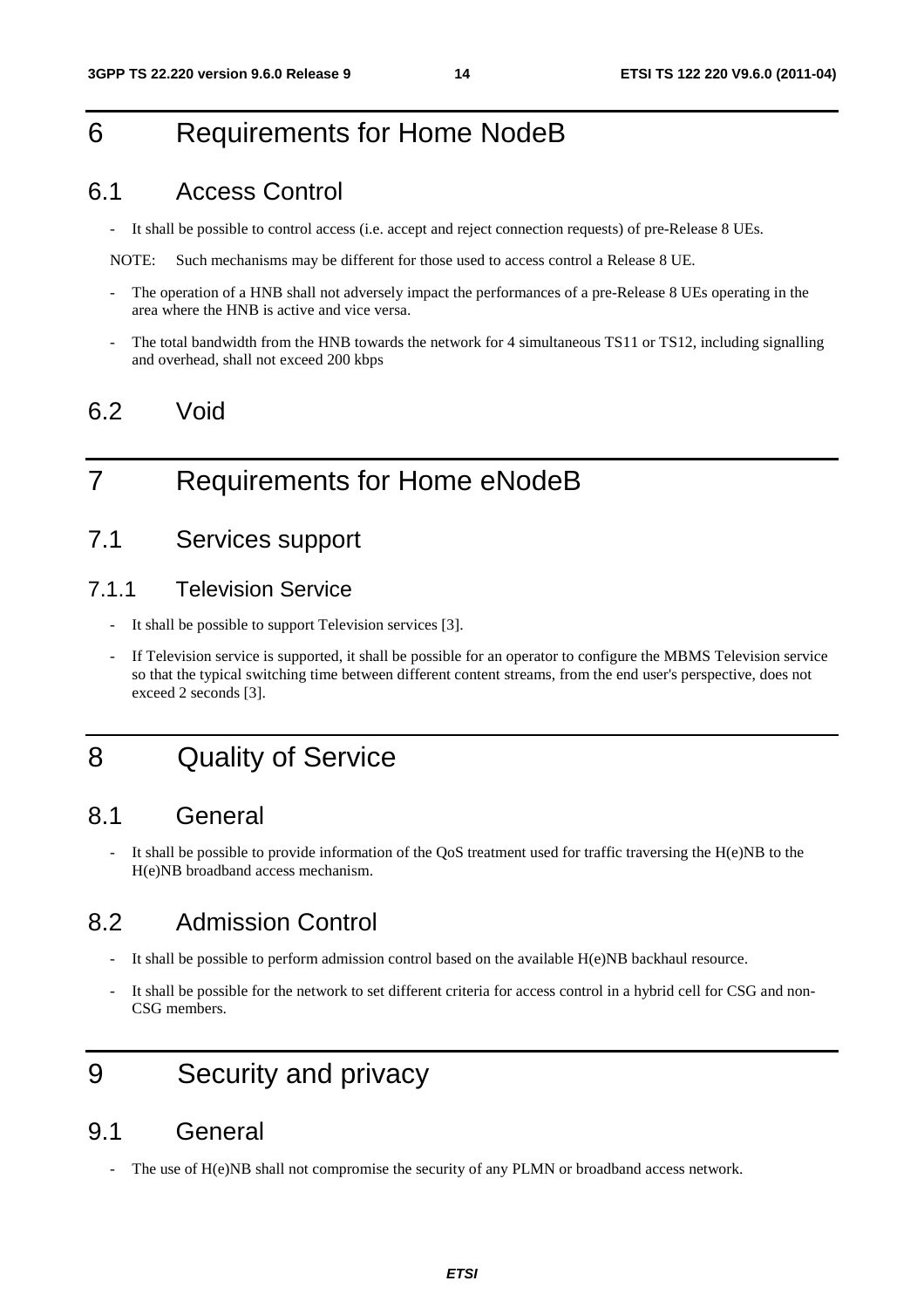### 9.2 Security Requirements

- The H(e)NB shall provide a high level of security, equivalent or better than Rel-8 3GPP systems.
- Security policy shall be under the control of the H(e)NB network operator.
- The H(e)NB shall not impact the security of the UE.

### 9.3 Privacy

- The H(e)NB shall not compromise user privacy for UEs that are using the H(e)NB, including communication confidentiality, location privacy and identity protection.

# 10 Charging Aspects

NOTE: Refer to charging requirements in TS 22.115 [8]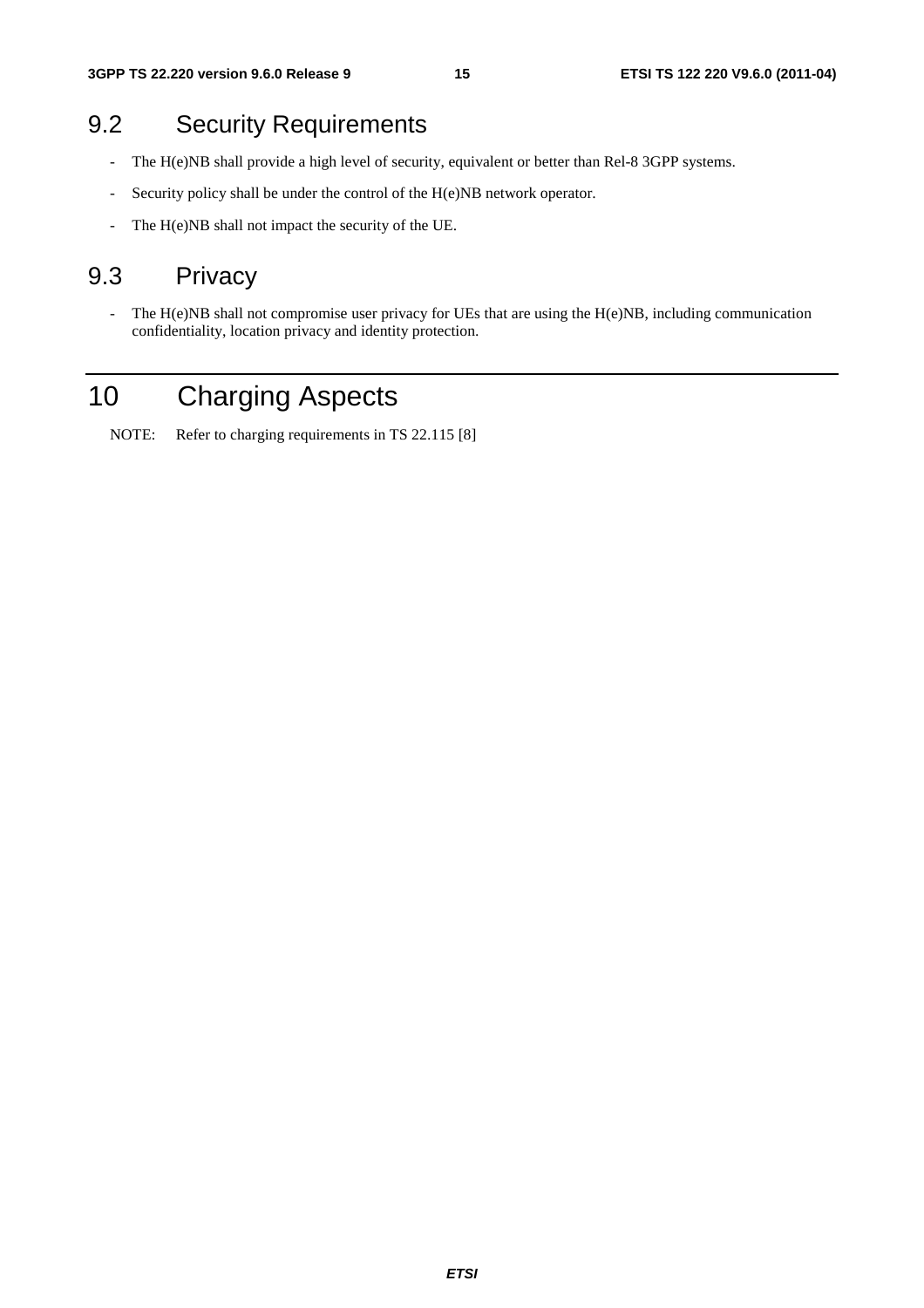# Annex A (informative): Use cases

These use cases do not imply any requirement beyond that which is contained in the normative part of this TS.

#### **Usecase-1: H(e)NB Mobility**

User A connects to the H(e)NB via mobile device. User A should be able to move around within the H(e)NB coverage in the home or enterprise. User should also be able to invoke additional services based on user policy and operator policy.

#### **Usecase-2: H(e)NB Guest Users**

User A and User B are subscribers of Operator 1 and Operator 2 respectively. User A visits User B in his home and User B allows User A to use H(e)NB in User B"s home. User A should be able to access all the services he is subscribed to from Operator 1 based on the policies set by User B and operator 2. Operator 1 and Operator 2 have roaming agreement.

#### **Usecase-3: HNB/HeNB – NB/eNB Handovers**

User A subcribes to cellular services of Operator 1 and is authorised to access a HNB/HeNB from same or other operator. User A starts service in the H(e)NB coverage and continues moving into a cellular network. Similarly User A starts service in cellular network and continues moving into H(e)NB coverage. User A does not see any impact on services due to mobility in both cases.

#### **Usecase-4: Access to Home based services**

User A connects to the H(e)NB via mobile device. User A should be able to access home based services (e.g. local digital media servers and digital media players) from the mobile device. Other users may access the home based services subject to H(e)NB Hosting Party policies.

#### **Usecase-5: Media Transfer**

User A connects to the H(e)NB via mobile device. User A starts viewing video streaming service on the mobile device. User A then wants to continue viewing the video on a different screen for better viewing. User A should be able to transfer the session to a high-definition TV or PC connected via broadband connection. User A should also be able to transfer the session from the TV or PC to a mobile device and continue the session in the H(e)NB coverage and also in the cellular network.

#### **Usecase-6: IMS capable HNB used for coverage purposes**

In this scenario, the reason for an operator to introduce IMS capable HNB is to offload voice traffic from his existing CS core network to IMS. However, as in this scenario the usage of 'legacy' services (e.g. CS Fax) is still assumed - only the utilization of network resources is to be changed - it is requested that IMS capable HNB provides all the services/ capabilities that are provided through regular Node B from the beginning.

#### **Usecase-7: IMS capable HNB for a new business model**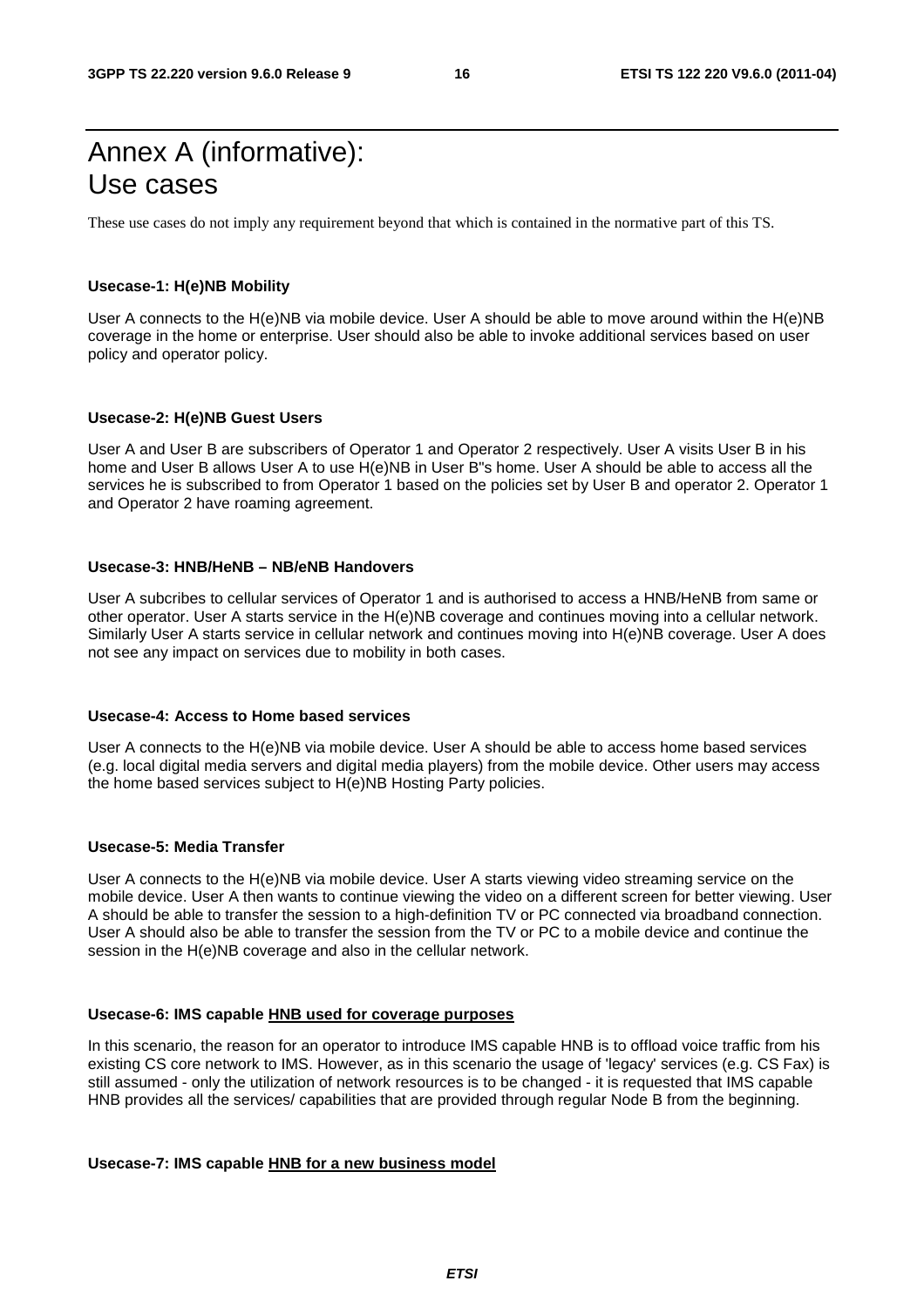This scenario starts with a view that HNB is located in the user"s residence and the UE is the preferred equipment to interact with home services/ applications. New business can be expected there. In this scenario, some of the CS services/ capabilities that are provided through regular Node B might not be needed or might be provided in a later step if the operator could instead offer attractive new services under IMS capable HNB only.

#### **Usecase-8: IMS capable HNB for Green field operator**

This scenario expects new players to get into the mobile market. In this scenario, they would aim to deploy cost efficient and future proof infrastructure, i.e. no CS domain but IMS/PS domain only, regardless of whether or not UEs have IMS client on them.

#### **Usecase-9: Hybrid access mode**

In order to improve the coverage in a shopping mall, H(e)NBs are deployed. The shopping mall owner may have been provided a special deal by the network operator where the employees of the shopping mall will get preferential charging rates and priority access when accessing services via these H(e)NBs. In exchange, the shopping mall owner allows the public to use the H(e)NBs to access the normal network operator services. The H(e)NB Hosting Party should not need to manage the public access and the public should not need to do anything special in order to get services on the H(e)NB.

#### **Use case-10: Open access mode**

Typically to enhance coverage or capacity of an operator"s public network, for example in railway stations, airports, stadiums, etc, taking benefit of the H(e)NBs additional functionality (e.g. uncoordinated deployment).

#### **Usecase-11: HNB interacts with Home network**

User A connects with his UE (possibly a pre-Rel 9 UE) to the HNB with IMS Interworking and Local IP Access to the home network capabilities. The home network accommodates home network devices (Intercom, Door lock, Network radio, Photo server, etc.) and the HNB. User A should be able to communicate with a visitor at Intercom via the mobile device.

#### **Usecase-12: HNB interacts with IP-PABX**

User A connects with his UE (possibly a pre-Rel 9 UE) to a HNB with IMS Interworking and Local IP Access to the home network capabilities at an office. The HNB might be deployed and interconnect with an enterprise extension telephone system (e.g. SIP based PABX). User A should be able to make/receive an extension call to/from fixed line UE under SIP based PABX. In addition, User A with the mobile device and User B with computers should be able to access a common groupware server at the office and share the same information such as schedule, emails, etc.

#### **Usecase-13: Electronic customer guide in shopping centre, using Local IP access**

A department store or shopping centre provides electronic shopping guide. When user A enters into a shopping centre where a shopping centre H(e)NB is installed, an invitation indication shows up on his mobile device which he accepts. This allows him access to the centre"s H(e)NB. Subsequently, he accesses the centre"s customer service server, which is only accessible through the H(e)NB where he uploads his shopping list. The customer service server responds a list of sale items of similar nature. He accepts or declines the various choices and the final shopping list is downloaded to his UE. While user A is waiting, User A watches free TV show or advertisement provided through the H(e)NB for the shop customer. While in the shopping centre the user has simultaneous access to operator"s and local shopping centre services.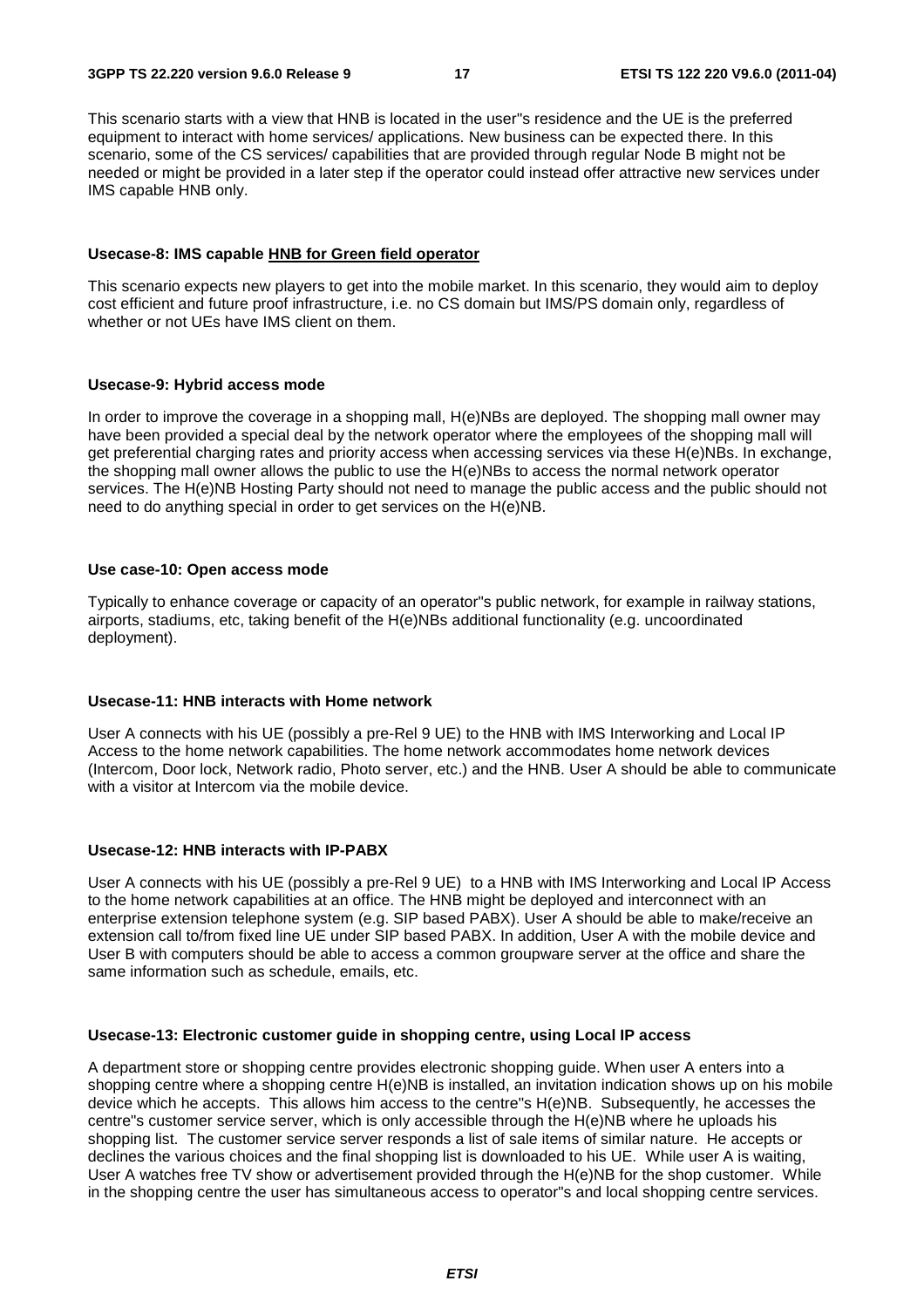#### **Usecase-14: Local IP Access**

The user has the subscription through home operator H. The user is served by the home operator H. The UE obtains IP connectivity in both a local gateway to obtain local connectivity for IMS services (e.g. as in local IP access or for enterprise scenarios with call to other terminals in the PABX area) and to a home gateway (as in normal connectivity for IMS services). For IMS sessions to be routed to e.g. remote terminals, the traffic is sent through the connectivity with the home gateway, whereas for IMS session that can be routed locally (e.g. based on local phone number), the traffic is sent through the connectivity with the local gateway through the local IP access. Whether the UE routes a specific IMS session through the local access or the home gateway can be controlled on a per session basis. Also, the UE may obtain local connectivity by default (e.g. based on static configuration by the operator) or dynamically based on indication by the IMS server.

#### **Usecase-15:**

Subscriber A from Network A owns HNB/HeNB A because of no macro network coverage . Guest user B from Network B visits subscriber A"s house. Subscriber A wants to allow guest user B access to HNB/HeNB A while the guest user B is visiting.

#### **Usecase-16:**

Corporation A has sites in country A, B and C. Corporation A has employees from country A and B. Employees in country A are from Operator AA and AB. Employees in country B are from Operator B. Corporation A has HNB/HeNB in country A from Operator AA and country B from Operator B. Employees from country A and B are allowed access to HNB/HeNBs in country A and B.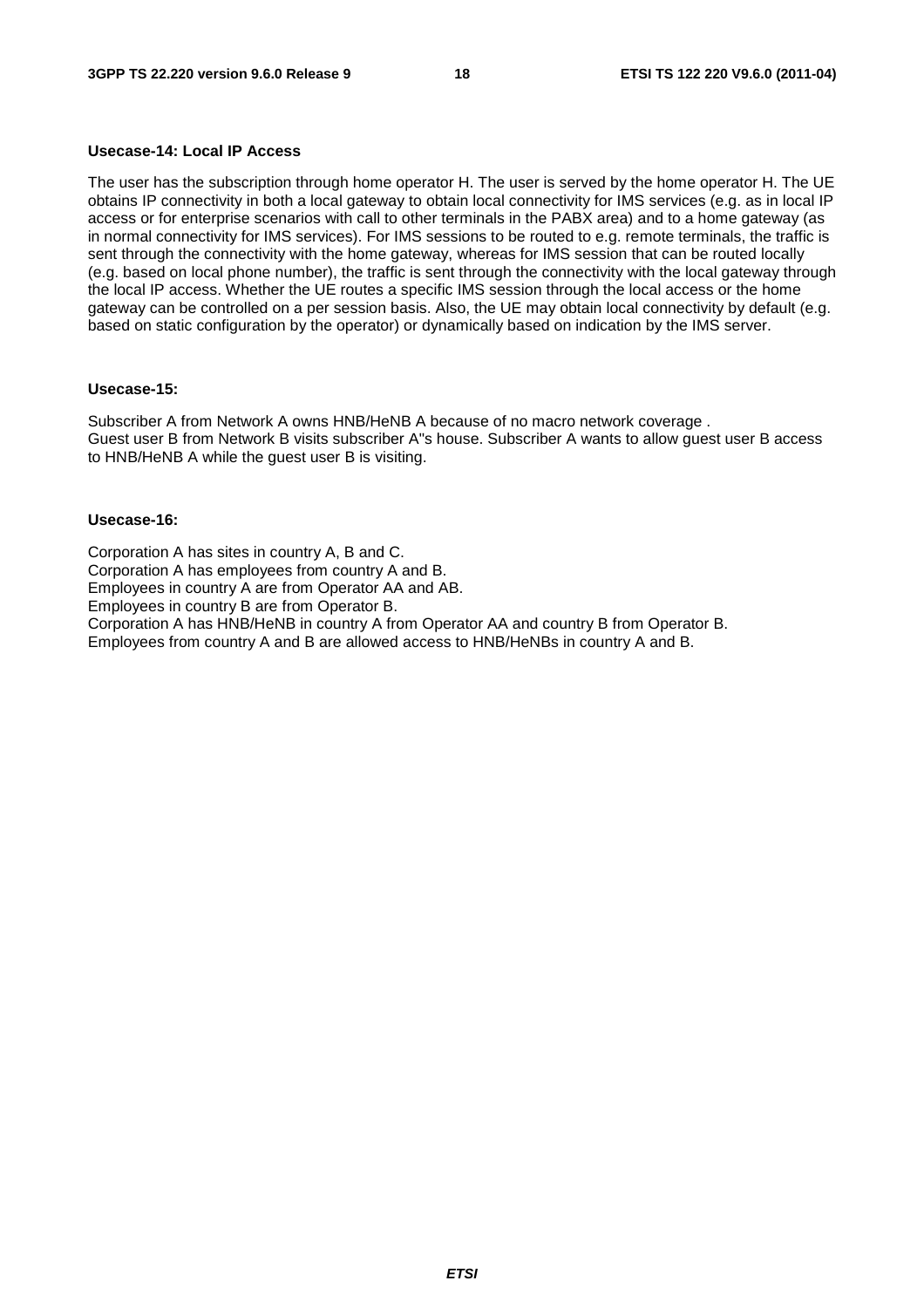# Annex B (informative): Clarification of H(e)NB Access Modes

Table B.1 illustrates the different H(e)NB Access Modes and what access is allowed for UEs of any release depending on whether the UE is allowed access to the CSG.

In Table B.1 'Access' means 'Access to services'.

'Preferential access' means the user will get preferential access to the cell.

|                              | <b>H(e)NB Access Mode</b> |           |                            |  |  |  |
|------------------------------|---------------------------|-----------|----------------------------|--|--|--|
|                              | Open                      | Closed    | <b>Hybrid</b>              |  |  |  |
| UE allowed access to CSG     | Access                    | Access    | <b>Preferential Access</b> |  |  |  |
| UE not allowed access to CSG | Access                    | No Access | Access                     |  |  |  |

#### **Table B.1: H(e)NB access for UEs of any release**

NOTE: Pre Release 8 UEs can only access HNBs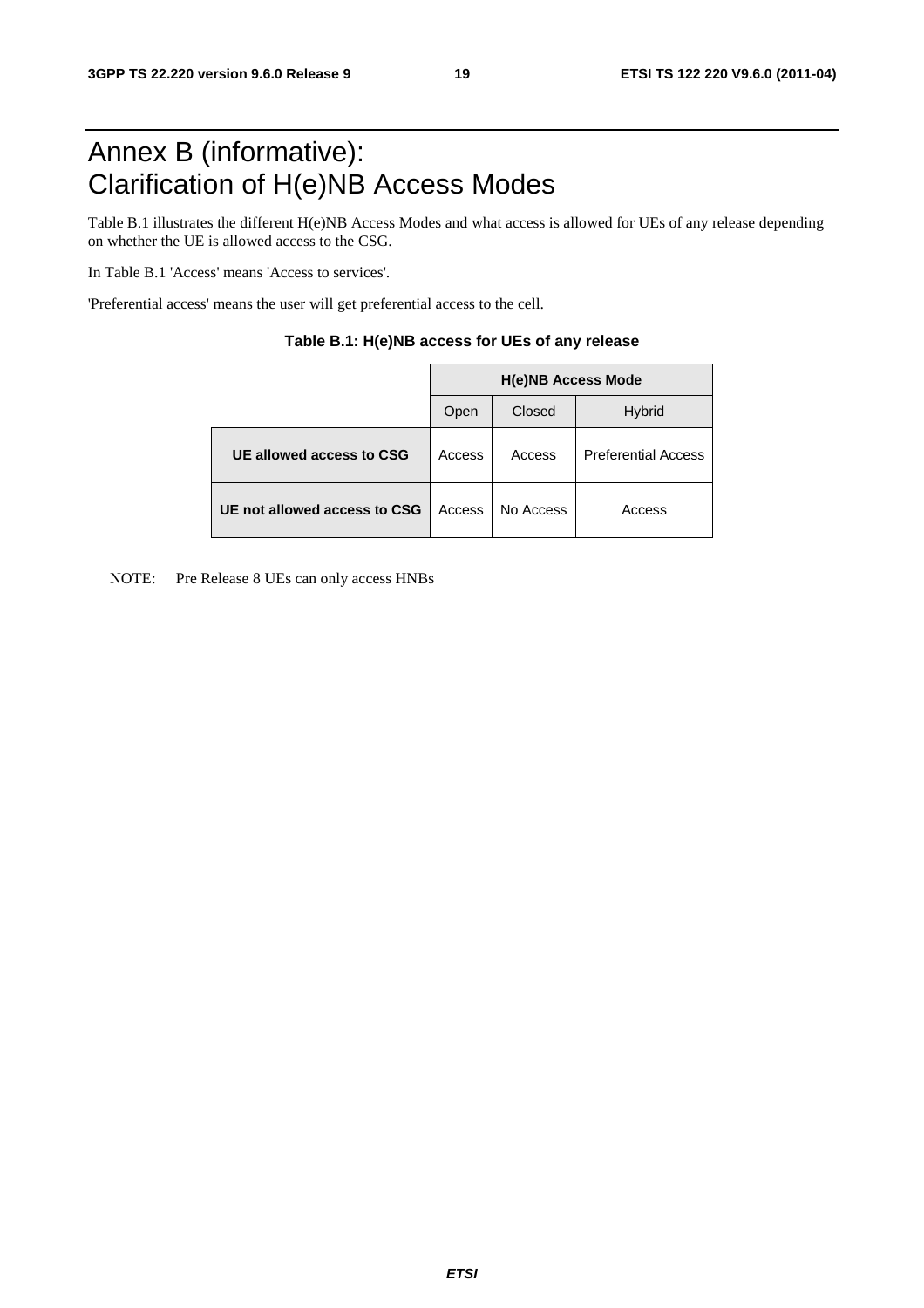# Annex C (informative): Overview of identifiers and names.

| item                            | used for                                                                                | associated with                                                                                        | permanently stored in                                                                                                                                                                        | distribution method                                                                                                                                                                                                                                                                                                                                      | displayed to user                    | comment                                                                                                                                            |
|---------------------------------|-----------------------------------------------------------------------------------------|--------------------------------------------------------------------------------------------------------|----------------------------------------------------------------------------------------------------------------------------------------------------------------------------------------------|----------------------------------------------------------------------------------------------------------------------------------------------------------------------------------------------------------------------------------------------------------------------------------------------------------------------------------------------------------|--------------------------------------|----------------------------------------------------------------------------------------------------------------------------------------------------|
| H(e)NB<br>equipment<br>identity | administrative<br>purposes                                                              | H(e)NB (physical<br>entity)                                                                            | H(e)NB<br>$\bullet$<br>administration<br>database of the operator                                                                                                                            | O&M procedures                                                                                                                                                                                                                                                                                                                                           | NO                                   | not known to UE,<br>therefore not useable by<br>UE to identify a<br>H(e)NB                                                                         |
| CSG<br>identity                 | automatic and<br>$\bullet$<br>manual CSG<br>selection<br>access control<br>to CSG cells | $\bullet$ a CSG, i.e.<br>a group of users<br>(UEs).<br>$\bullet$ One or More<br>H(e)NBs<br>(CSG cells) | H(e)NB<br>$\bullet$<br>administration<br>database of the operator<br>Allowed CSG List<br>$\bullet$<br>in the UE if user (UE)<br>is member of CSG<br>(USIM entry takes<br>precedence over ME) | provided by O&M<br>to $H(e)NBs$<br>provided by home<br>PLMN to UEs (the<br>Home PLMN and<br>Visited PLMN should<br>synchronize this<br>information)<br>Provided<br>$\Omega$<br>to the UE<br>by OMA<br>DM when<br>stored in<br>the ME,<br>Provided<br>$\circ$<br>to the UE<br>by OTA<br>when<br>stored in<br>the USIM<br>Provided to UE<br>via manual CSG | YES, if HNB Name<br>is not available | A CSG identity is<br>unique within a PLMN.<br>In the UE a CSG ID,<br>together with a network<br>identifier, identifies a<br>CSG globally uniquely. |

### **Table C.1: Overview of identifiers and names**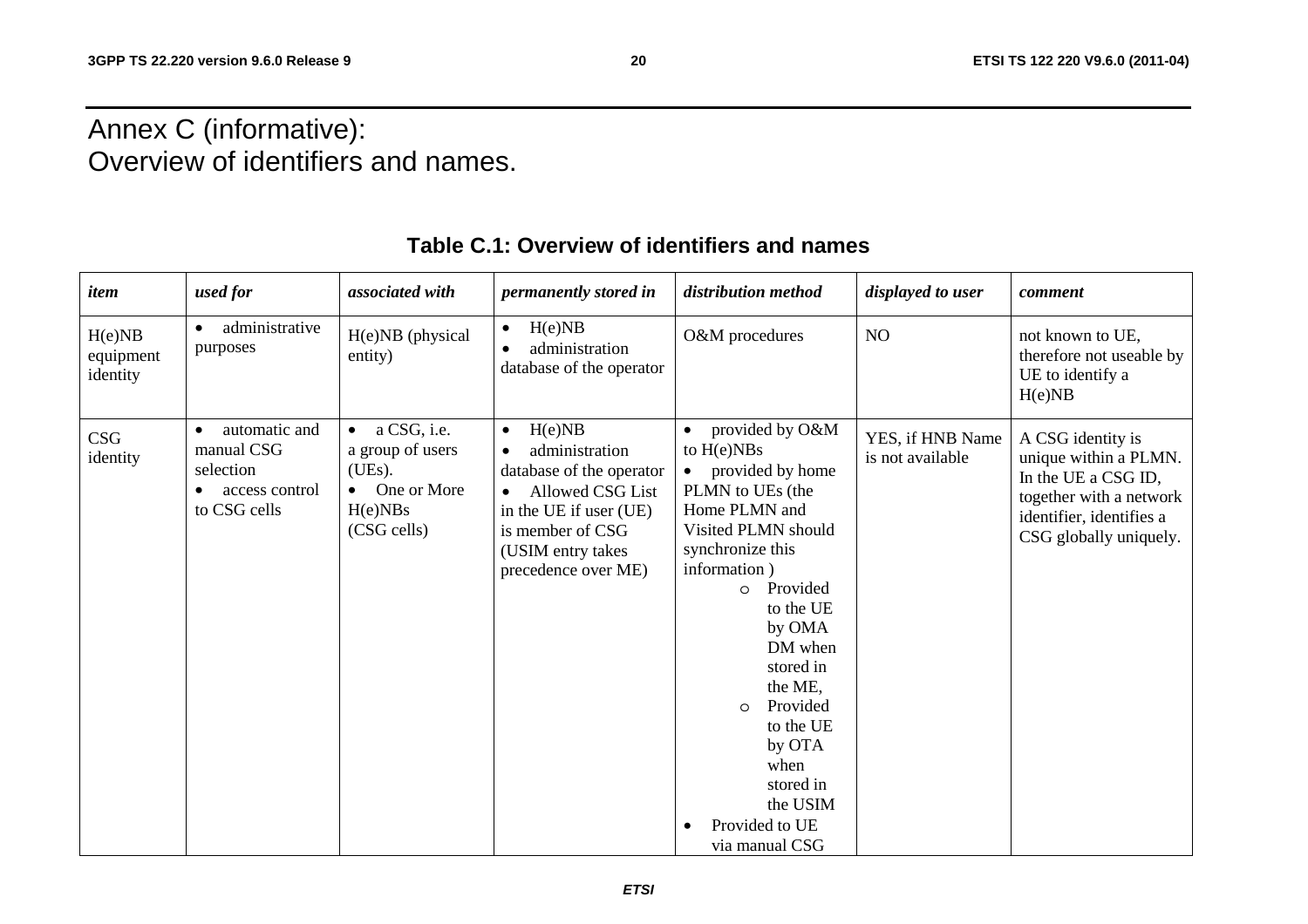| HNB name<br>(optional) | for supporting<br>(ease of use)<br>manual CSG<br>selection, display-<br>ing a 'friendly'<br>name to the user                                  | CSG identity<br>(relationship:<br>$m$ CSG ID:<br>n HNB names) | H(e)NB<br>$\bullet$<br>administration<br>database of the operator<br>UE<br>$\bullet$ | selection<br>broadcasted by<br>H(e)NB<br>Provided by O&M<br>$\bullet$<br>to $H(e)NBs$<br>Optionally stored<br>$\bullet$<br>by user in UE<br>broadcasted by<br>H(e)NB | YES during manual<br>selection.<br><b>OPTIONAL</b> during<br>normal operation.<br>(USIM entry takes<br>precedence over<br>broadcast and ME) | If a HNB name is<br>stored in the UE it<br>needs to be associated<br>with a CSG identity.<br>Initial configuration in<br>the UE may be done by<br>the operator (e.g. at<br>point of sale). Later, a<br>HNB name is implicitly<br>associated to the<br>current CSG identity by<br>the UE when the user |
|------------------------|-----------------------------------------------------------------------------------------------------------------------------------------------|---------------------------------------------------------------|--------------------------------------------------------------------------------------|----------------------------------------------------------------------------------------------------------------------------------------------------------------------|---------------------------------------------------------------------------------------------------------------------------------------------|-------------------------------------------------------------------------------------------------------------------------------------------------------------------------------------------------------------------------------------------------------------------------------------------------------|
| CSG Type               | for additional<br>information (on<br>e.g. billing mode)<br>to the user when<br>camping on a CSG<br>cell (i.e. after CSG<br>has been selected) | CSG identity<br>(relationship:<br>n CSG ID:<br>1 CSG Type)    | administration<br>$\bullet$<br>database of the operator<br>UE<br>$\bullet$           | provided by initial<br>UE configuration,<br>OTA and device<br>management to UEs                                                                                      | YES, if CSG is in<br>Allowed CSG List.<br>(USIM entry takes<br>precedence over<br>ME)                                                       | stores the HNB name<br>UE needs to associate a<br>CSG Type with a CSG<br>identity<br>Association done by<br>operator (the Home<br>PLMN and Visited<br>PLMN should<br>synchronize this<br>information)                                                                                                 |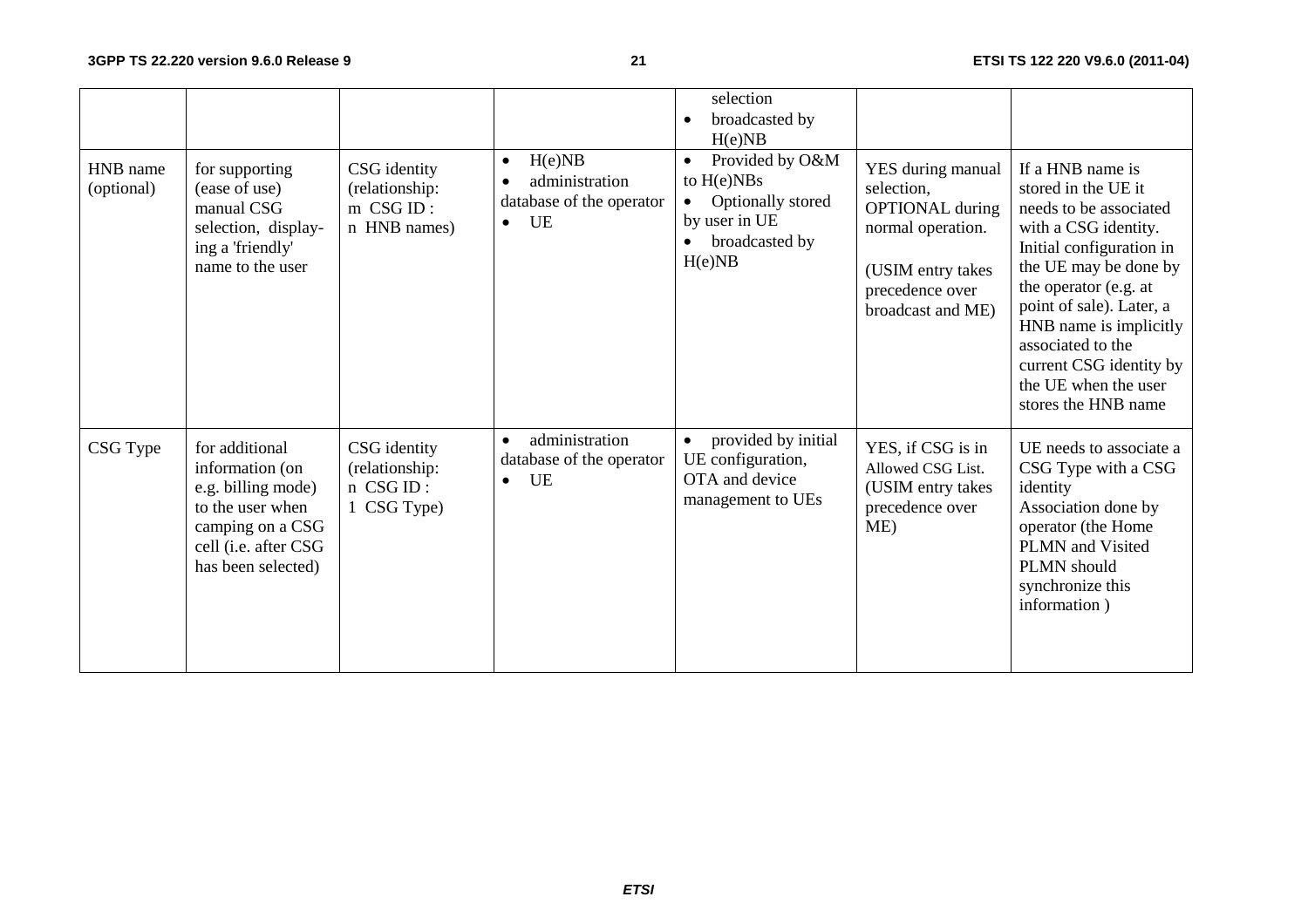# Annex D (informative): Change history

| <b>TSG SA#</b> | <b>SA Doc.</b>      | <b>SA1 Doc</b>      | <b>Spec</b> | <b>CR</b> | <b>Rev</b>     | <b>Rel</b> |   | Cat Subject/Comment                                                                    | Old   | <b>New</b> | WI           |
|----------------|---------------------|---------------------|-------------|-----------|----------------|------------|---|----------------------------------------------------------------------------------------|-------|------------|--------------|
| $SP-43$        | SP-090087           |                     | 22.220      |           |                |            |   | Approved by SA plenary.                                                                | 2.0.0 | 9.0.0      | <b>EHNB</b>  |
| <b>SP-44</b>   |                     | SP-090373 S1-091273 | 22.220      | 0002      | $\mathbf{1}$   | Rel-9      | F | Clarification on the displaying of<br>the H(e)NB name during manual<br>CSG selection   | 9.0.0 | 9.1.0      | <b>EHNB</b>  |
| $SP-44$        |                     | SP-090373 S1-091164 | 22.220      | 0004      | 4              | Rel-9      | B | Optional USIM support in<br>H(e)NB                                                     | 9.0.0 | 9.1.0      | <b>EHNB</b>  |
| SP-44          | SP-090373 S1-091387 |                     | 22.220      | 0011      | 3              | Rel-9      | F | <b>Clarification on Local IP Access</b><br>Requirements                                | 9.0.0 | 9.1.0      | <b>EHNB</b>  |
| $SP-44$        |                     | SP-090373 S1-091083 | 22.220      | 0015      |                | Rel-9      | F | Remove VPLMN CSG support<br>for Rel9                                                   | 9.0.0 | 9.1.0      | <b>EHNB</b>  |
| SP-44          |                     | SP-090373 S1-091382 | 22.220      | 0016      | $\overline{2}$ | Rel-9      | F | Clarification on the requirement<br>of session diversion.                              | 9.0.0 | 9.1.0      | <b>EHNB</b>  |
| <b>SP-44</b>   |                     | SP-090373 S1-091279 | 22.220      | 0019      | $\overline{c}$ | Rel-9      | F | Allowed CSG list management<br>for hybrid cells                                        | 9.0.0 | 9.1.0      | <b>EHNB</b>  |
| SP-44          |                     | SP-090373 S1-091158 | 22.220      | 0023      | 3              | Rel-9      | D | Clarification of H(e)NB Owner /<br><b>Hosting Party</b>                                | 9.0.0 | 9.1.0      | <b>EHNB</b>  |
| <b>SP-44</b>   |                     | SP-090373 S1-091159 | 22.220      | 0024      | $\overline{2}$ | Rel-9      | D | H(e)NB Operator Change                                                                 | 9.0.0 | 9.1.0      | <b>EHNB</b>  |
| SP-44          |                     | SP-090373 S1-091383 | 22.220      | 0025      | $\overline{2}$ | Rel-9      | F | Clarification of the terminology<br>about H(e)NB access modes                          | 9.0.0 | 9.1.0      | <b>EHNB</b>  |
| $SP-44$        |                     | SP-090373 S1-091274 | 22.220      | 0026      | $\mathbf{1}$   | $ReI-9$    | F | Minor corrections for clarification                                                    | 9.0.0 | 9.1.0      | <b>EHNB</b>  |
| SP-44          | SP-090374           | S1-091260           | 22.220      | 0005      | 1              | Rel-9      | F | Rel 8 Rel 9 CSG lists alignment<br>(approved at SA#44 but not<br>implemented in 9.1.0) | 9.1.0 | 9.1.1      | <b>EHNB</b>  |
| <b>SP-45</b>   | SP-090477           | S1-093332           | 22.220      | 0032      | $\overline{c}$ | Rel-9      | F | <b>CSG Lists clarification</b>                                                         | 9.1.1 | 9.2.0      | <b>EHNB</b>  |
| $SP-45$        | SP-090477           | S1-093329           | 22.220      | 0035      | 1              | Rel-9      | F | IP access approach of backhaul<br>network for H(e)NB                                   | 9.1.1 | 9.2.0      | <b>EHNB</b>  |
| $SP-45$        | SP-090477 S1-093331 |                     | 22.220      | 0037      | $\mathbf{1}$   | $ReI-9$    | D | <b>Editorial corrections of TS</b><br>22.220                                           | 9.1.1 | 9.2.0      | <b>EHNB</b>  |
| $SP-45$        | SP-090477           | S1-093480           | 22.220      | 0039      | 2              | Rel-9      | С | Loss of IP Backhaul Connection                                                         | 9.1.1 | 9.2.0      | <b>EHNB</b>  |
| $SP-45$        | SP-090477           | S1-093330           | 22.220      | 0041      | $\mathbf{1}$   | Rel-9      | F | Clarification of definition for<br>H(e)NB Hosting Party                                | 9.1.1 | 9.2.0      | <b>EHNB</b>  |
| SP-46          |                     | SP-090839 S1-094319 | 22.220      | 0054      | 1              | Rel-9      | D | Contribution to Chapter 5.4.1 in<br>22.220                                             | 9.2.0 | 9.3.0      | <b>EHNB</b>  |
| SP-46          | SP-090839           | S1-094338           | 22.220      | 0049      | 3              | Rel-9      | F | H(e)NB Hosting Party USIM<br>management                                                | 9.2.0 | 9.3.0      | $TEI-9$      |
| SP-46          |                     | SP-090839 S1-094013 | 22.220      | 0060      |                | Rel-9      | F | Removal of requirement for<br>"Managed Remote Access" from<br>Rel-9                    | 9.2.0 | 9.3.0      | <b>EHNB</b>  |
| SP-46          | SP-090839           | S1-094317           | 22.220      | 0056      | $\mathbf{1}$   | Rel-9      | B | Simplified CSG list handling                                                           | 9.2.0 | 9.3.0      | <b>EHNB</b>  |
| <b>SP-47</b>   |                     | SP-100183 S1-100329 | 22.220      | 0081      | $\mathbf{1}$   | Rel-9      | F | Removal of IMS HNB<br>interworking                                                     | 9.3.0 | 9.4.0      | <b>EHNBF</b> |
| SP-47          | SP-100229           | S1-100323r          | 22.220      | 0093      | $\mathbf{1}$   | Rel-9      | F | Clarification of the interaction of<br>the Operator and Allowed CSG<br>lists           | 9.3.0 | 9.4.0      | <b>EHNB</b>  |
| SP-49          |                     | SP-100573 S1-102190 | 22.220      | 0109      | 1              | Rel-9      | F | Removal of requirement to<br>inhibit Allowed CSG List                                  | 9.4.0 | 9.5.0      | <b>EHNB</b>  |
| SP-51          |                     | SP-110161 S1-110185 | 22.220      | 0125      | $\overline{2}$ | Rel-9      | F | <b>Hosting Party Identity Module</b>                                                   | 9.5.0 | 9.6.0      | TEI9         |